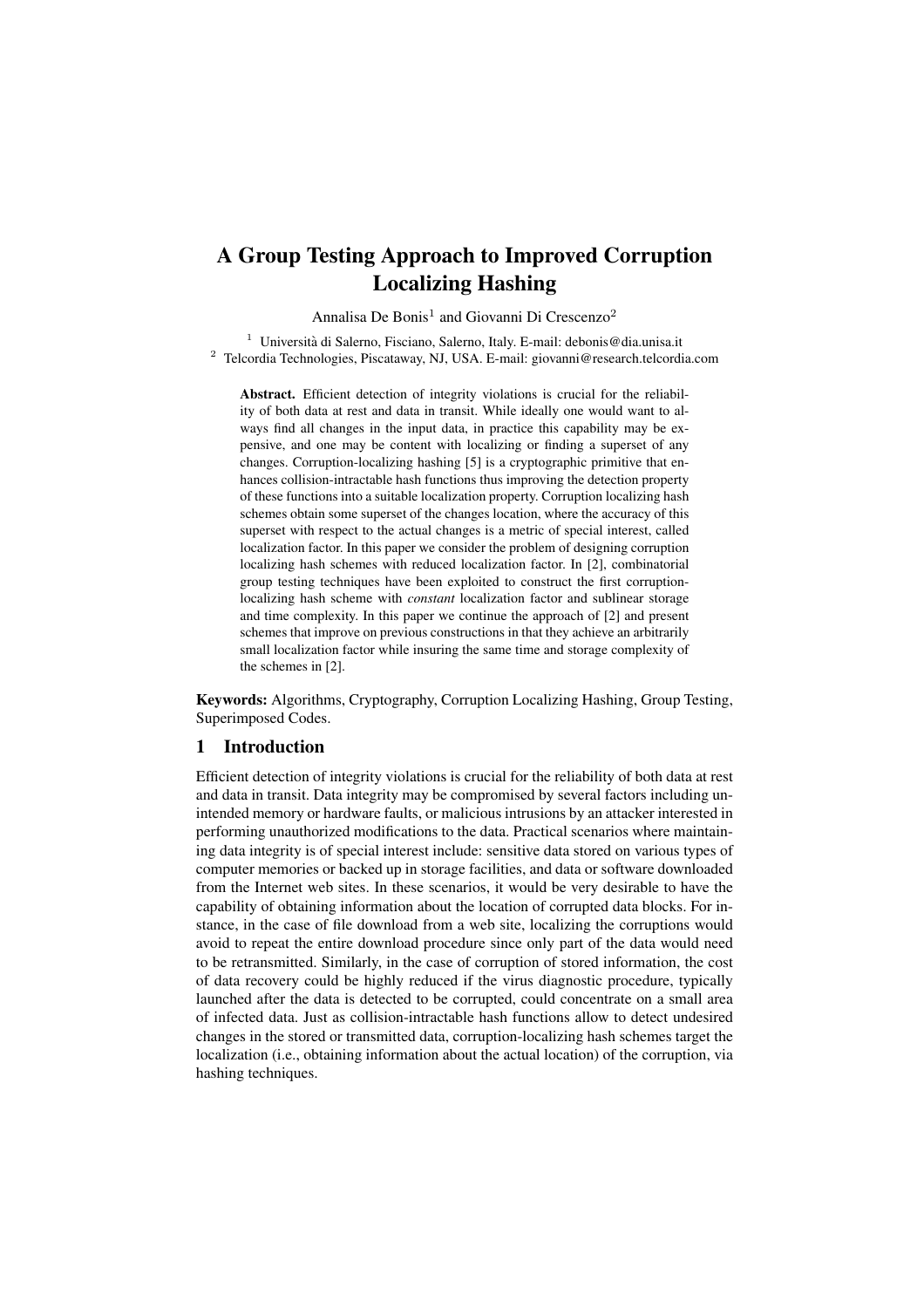#### 1.1 Previous work and related areas

In [5, 6] it has been shown that collision-intractable hash functions can be used not only to detect unexpected modifications in data but also to localize the corrupted area in the modified data. To this aim, the authors of [6] have introduced virus-localizing schemes based on cryptographic hashing. In their model, virus-localizing schemes work under the hypothesis that all corrupted blocks occur within a single segment of the given data. The ideas put forward in [6] have been further developed by the authors of [5] who have formally defined corruption-localizing hash schemes as an extension of collision intractable hash schemes, and generalized the concept of virus-localization to the case of an arbitrary number of corrupted segments. In [12] a similar problem of localization via randomized techniques was studied in conjunction with popular data structures and associated space restrictions. In all three mentioned papers, there is an extensive discussion of the differences of these problems with related but distinct research areas, including coding theory, digital watermarking, software download, program checking, memory correctness checking, combinatorial group testing and authenticated data structures. These papers also discuss the conceptual relationships between the notion of localization, with respect to the notions of detection and correction.

The paper [2] continued the research approach of [5, 6, 12]. In particular, that paper addresses the problem of localizing multiple corruptions by only paying a very small performance price, and obtain a scheme with a constant localization factor and storage and time complexity proportional to  $O(v(\log v) \log n + v(\log \beta) \log(n/v))$ , where  $n$  is the length of the input message, v is an *upper bound* on the number of corruptions, and  $\beta$  is an *upper bound* on length of the longest corrupted segment. The closest previous results include: [6], presenting a scheme based on conventional (non-keyed) hash functions that localizes a single corrupted segment with constant localization factor and storage and time complexity proportional to  $O(\log n)$ , and [5], presenting a scheme based on conventional hash functions that, when  $v$  is constant (as a function of n), achieves  $O(n^d)$  localization factor and storage and time complexity proportional to  $O(\log^2 n)$ , for any  $0 < d < 1$ . The paper [5] also presents a scheme based on keyed hash functions that achieves  $O(v^3)$  localization factor and storage and time complexity proportional to  $O(v^2(\log^{1+\epsilon} n) \log_n n)$ , for any  $\epsilon > 0$ .

#### 1.2 Summary of Results

Our schemes are based on a notion of localizing codes recently introduced in [2]. Localizing codes are used in conjunction with collision-intractable hashing to obtain corruption-localizing hashing. We present constructions of localizing codes based on efficient solutions for a variant of group testing, targeting the localization (rather than exact determination) of multiple arbitrary-length (rather than length-1) corruptions.

The analysis of corruption-localizing hash schemes is based on two conflicting metrics: the localization factor that measures the accuracy of localization, and the tag length that captures the efficiency of the scheme in terms of storage and time complexity. Our goal is to design localizing codes that achieve the smallest possible localization factor and tag length, while keeping an arbitrary  $\beta = O(n)$  and an unbounded v.

In Section 5 we present a construction that results in a localizing-corruption hash scheme that can be instantiated to achieve a localization factor *arbitrarily close* to β and storage and time complexity  $O(v^2 \log(n/(\beta v)))$ . This localizing code is used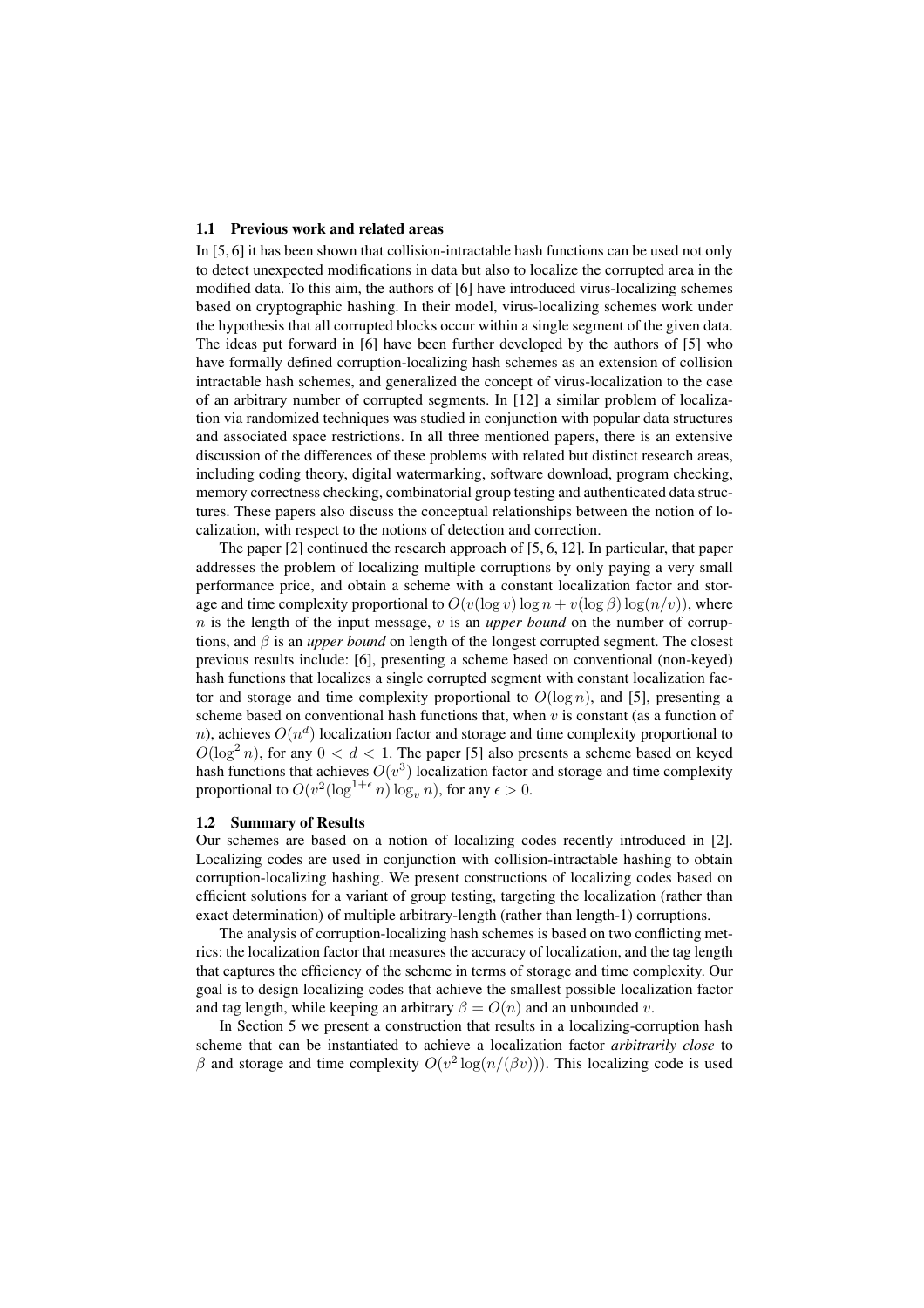in Section 6 as a building block to design an improved localizing code with localization factor *arbitrarily close* to 1, and storage and time complexity proportional to  $O(v(\log v) \log n + v(\log \beta) \log(n/v))$ . We remark that we assume that the exact number of corruptions as well as the maximum length of corruptions is not given, in that  $v$ and  $\beta$  are only upper bounds on the number and length of corruptions.

Our scheme is the first scheme with sublinear storage and time complexity that achieves a localization factor arbitrarily close to 1. Previous efficient schemes with constant localization include the scheme in [2] that achieves a constant localization factor larger than 6. Other than this, previously known schemes achieve constant localization factor only under the following model restrictions: in the case  $\beta = 1$  and  $v = O(1)$  [4], in the case  $\beta = 1$  and v bounded by some polynomial in n [12], in the case  $v = 1$  by [6], and when  $v = O(1)$  [5].

# 2 Model and Preliminaries

In this section we review formal notions and definitions of interest in the rest of the paper; specifically: collision-intractable hashing, corruption-localizing hashing, combinatorial group testing and superimposed codes.

#### 2.1 Collision-intractable Hashing.

Informally speaking, a family of collision-intractable hash functions is a family of functions that satisfy the following properties: there exists an efficient algorithm sampling a function from the family; there exists an efficient algorithm computing the output of each function sampled from the family; and no efficient algorithm can find two preimages that are mapped to the same image by any function sampled from the family, unless with small probability. Interestingly, this latter property, also called collisionintractability, holds even when inputs are much longer than (typically, constant-size) outputs. We now proceed more formally.

Let  $\mathcal{H} = \{H_{\lambda}\}_{{\lambda \in \mathcal{N}}}$ , with  $H_{\lambda}$  being a set of functions  $h_{\lambda} : \{0,1\}^{p(\lambda)} \to \{0,1\}^{\sigma}$ , where  $\lambda$  is a security parameter, p is a polynomial and  $\sigma$  is constant with respect to  $\lambda$ . A *family of hash functions*  $H$ , is a family of polynomial-time (in  $\lambda$ ) samplable and computable functions  $h_{\lambda}$  that take a  $p(\lambda)$ -bit *message* as input and return a  $\sigma$ -bit *tag*. We denote as  $t_n(H)$  the running time of hash functions in  $H_\lambda$  on inputs of length n. We now recall the formal definition of collision intractability.

**Definition 1.** Let  $\mathcal{H} = \{H_{\lambda}\}_{\lambda \in \mathcal{N}}$  be a family of hash functions. For any  $t, \epsilon > 0$ , we *say that*  $H$  *is*  $(t, \epsilon)$ -collision-intractable *if for any algorithm* A *running in time*  $t$ *,* 

 $\text{Prob}[ h_{\lambda} \leftarrow H_{\lambda}; (x_1, x_2) \leftarrow A(1^{\lambda}, h_{\lambda}): x_1 \neq x_2 \wedge h_{\lambda}(x_1) = h_{\lambda}(x_2) \leq \epsilon,$ 

*where the notation*  $\leftarrow$  *denotes a random process (e.g., randomly choosing from a fixed set, or from the set of outputs of an algorithm on a given input).*

Collision-intractable hashing is used in several real-life applications, to detect whether an input message was modified or not. Constructions in the literature are based on either the computational intractability of number-theoretic problems (see, e.g.,  $[1]$ ), or more general complexity-theoretic assumptions (see, e.g., [14]), or heuristic finite functions with very high efficiency but only conjectured collision intractability.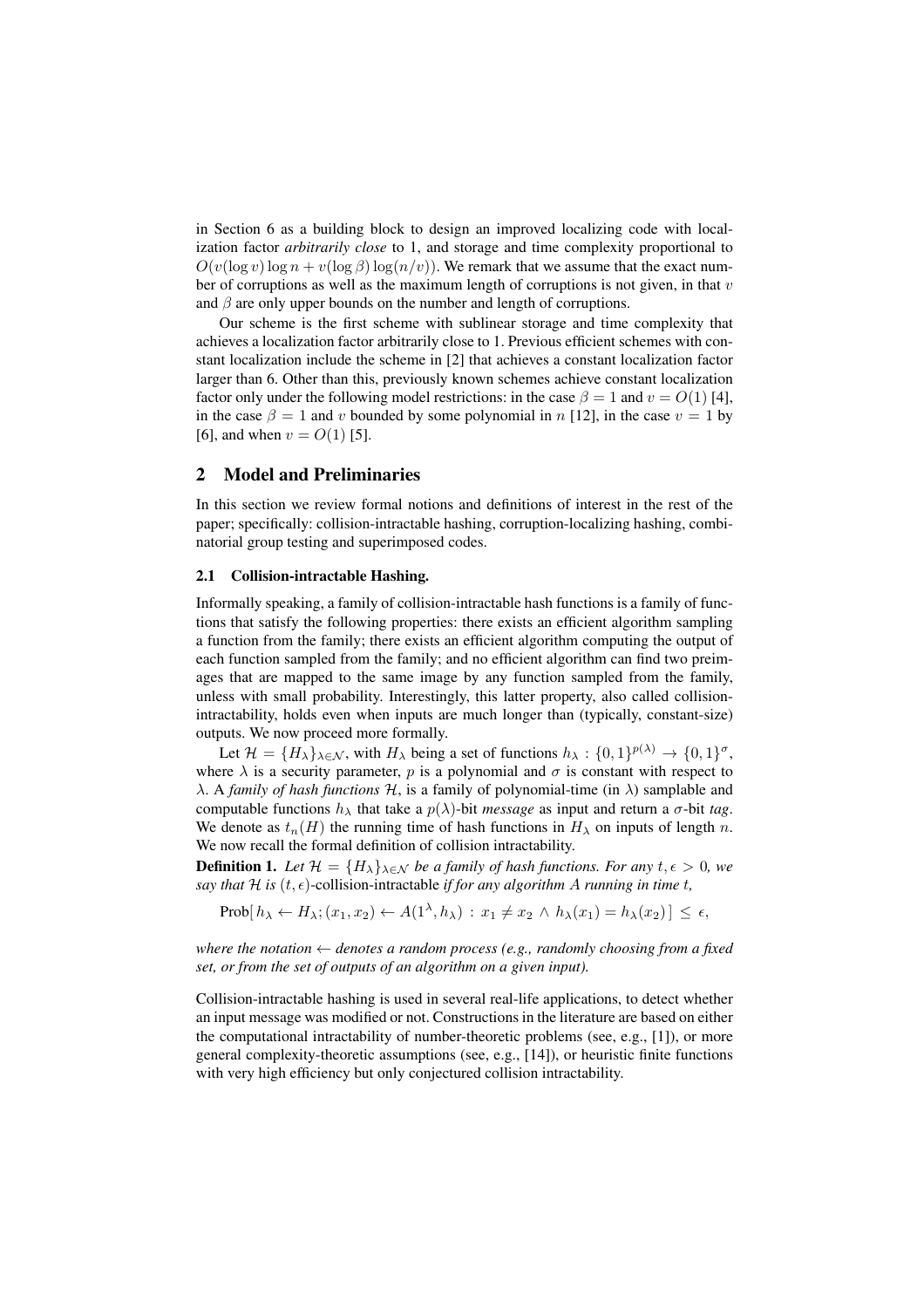#### 2.2 Corruption-Localizing Hashing.

Informally speaking, a corruption-localizing hash scheme is a pair of algorithms, a hashing algorithm and a localizer that satisfy the following properties: both algorithms run in deterministic polynomial time; the hashing algorithm can be seen as a collisionintractable hash function; the localizer, when given as input the hash tag for the original input string, the corrupted input and the tolerated number of errors, returns a superset of these errors that is larger than the number of errors by a given multiplicative factor, called the localization factor, unless with small probability. We now proceed more formally, building on the model from [6, 5].

*Data model.* Let x denote an  $n$ -bit message (extending our results to messages consisting of  $n$  blocks of multiple bits as atomic components is immediate). For any two block indices  $i, j \in \{1, ..., n\}$  with  $i \leq j$ , we denote by  $x[i]$  the *i*-th block of x and by  $x[i, j]$  the sequence of consecutive bits  $x[i], x[i + 1], \ldots, x[j - 1], x[j]$  with indices in the interval  $[i, j]$ . A sequence of consecutive bits of a message x will be referred to as a *segment* of x. A sequence of segments  $\{[x_{i_1}, x_{j_1}], \ldots [x_{i_k}, x_{j_k}]\}$ , with  $i_1 \leq j_1 \leq i_2 \leq j_2, \ldots \leq i_k \leq j_k$ , will be referred to as *segment list*.

Adversary model. Given two *n*-bit messages x and  $x'$ , we measure their difference using function  $\text{Diff}_v[x, x'] = \min \sum_{r=1}^v |S_r|$ , where each  $S_r$ , for  $r = 1, \ldots, v$ , is an interval in  $[0, n-1]$ , and the minimum is taken over all  $S_1, \ldots, S_v$  such that  $x[\overline{U_{r=1}^v S_r}]$  =  $x'[\overline{\bigcup_{r=1}^{v} S_r}]^3$ . Notice that  $S_r$  might be empty for some  $r \in \{1, \ldots, v\}$ . If  $S_1, \ldots, S_v$ are v intervals in  $[0, n-1]$  such that  $\text{Diff}_v[x, x'] = \sum_{r=1}^v |S_r|$  and  $x[\overline{U_{r=1}^v S_r}] =$  $x'[\overline{\bigcup_{r=1}^{v} S_r}]$  then we say that  $S_1, \ldots, S_v$  *achieve*  $\text{Diff}_v[x, x']$ . Intuitively,  $\text{Diff}_v[x, x']$ represents the minimum total size of up to  $v$  segments that an adversary has to modify in order to change x into x'. We say that an n-bit vector  $e$  is a  $(\beta, v)$ -corruption vector if there exists  $|S_i| \leq \beta$ , for  $i = 1, \ldots, v$ , where  $S_1, \ldots, S_v$  achieve  $\text{Diff}_v[0^n, e]$ . Note that  $\text{Diff}_v[x, x'] = \text{Diff}_v[0^n, e]$ , where  $e = x \oplus x'$ ,  $0^n$  denotes the *n*-bit zero vector and ⊕ denotes the logical XOR operation. We can then characterize the adversary's attack as issuing two messages x, x' such that  $e = x \oplus x'$  is a  $(\beta, v)$ -corruption vector and formally define corruption-localizing hash schemes as follows.

**Definition 2.** A hash scheme is a pair of algorithms  $HS = (cIH, Loc)$ , with the fol*lowing syntax. On input an* n*-bit string* x*, algorithm* clH *returns a string* tag*. On input a positive integer* v*, an* n*-bit string* x" *and a string* tag*, algorithm* Loc *returns a set of indices*  $T \subseteq \{0, \dots, n-1\}$ *. Both algorithms are deterministic and run in time polynomial in some security parameter*  $\lambda$ *. We say that the hash scheme* HS *is*  $(t, \epsilon, \alpha, \beta, v)$ corruption-localizing *if for any algorithm* A *running in time* t *and returning distinct*  $f(x, x', it holds that p(Succ_1(A; HS; \alpha, v)) \le \epsilon$ , where probability  $p(Succ_1(A; HS; \alpha, v))$ *is formally defined as*  $Pr[(x, x') \leftarrow A(1^{\lambda}) : clH(x) = clH(x')]$ , *and if whenever*  $e =$  $x \oplus x'$  *is a*  $(\beta, v)$ -corruption vector, then  $p(\text{Succ}_2(A; \text{HS}; \alpha, v)) \leq \epsilon$ , where probability  $p(\text{Succ}_2(A; \text{HS}; \alpha, v))$  *is formally defined as* 

$$
\Pr\left[(x,x') \leftarrow A(1^{\lambda}); T \leftarrow Loc(v,x',clH(x)) : (x[\overline{T}] \neq x'[\overline{T}]) \vee \left(\frac{|T|}{\text{Diff}_{v}[x,x']} > \alpha\right)\right].
$$

<sup>&</sup>lt;sup>3</sup> We note that our constructions do not require an efficient algorithm for computing  $\text{Diff}_{v}[x, x']$ .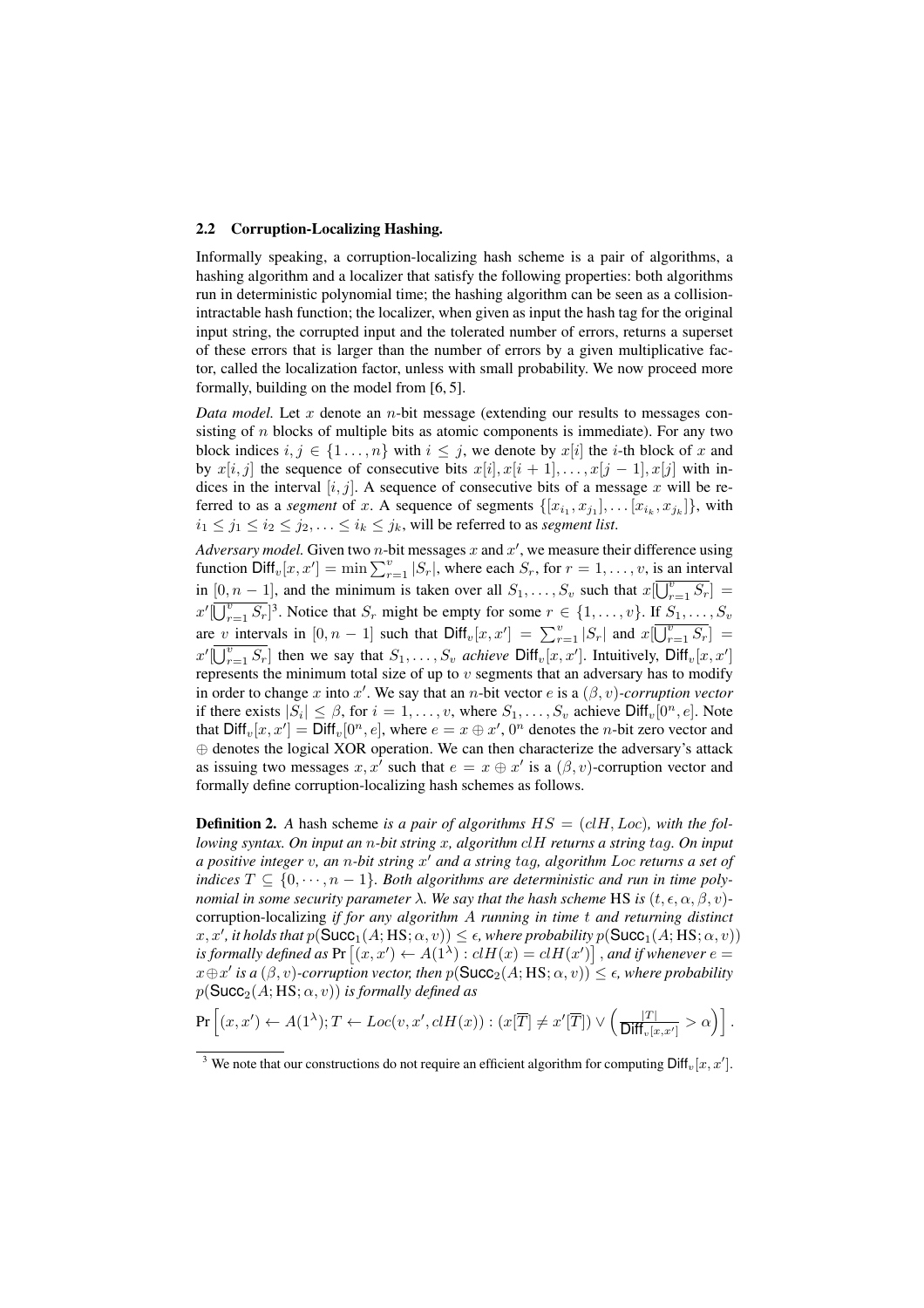We note that the adversary is successful if it either finds a collision to the hashing algorithm clH or prevents *effective localization* (i.e., one of the modified bits is not included in T, and thus  $x[T] \neq x'[T]$ , or forces the scheme to exceed the expected localization factor (i.e.,  $|T| > \alpha \cdot \text{Diff}_{v}[x, x'])$ ). We use the following metrics to design and analyze corruption-localizing hash schemes: the hashing algorithm and localizer's *running times*; the *localization factor*  $\alpha$ , defined as  $|T|/Diff_v[x, x']$ ; and the *tag length*, defined as the length of the output tag from algorithm  $clH$ . In [5] it was also noted that two trivial schemes exist that achieve (1)  $\alpha = n/v$ , or (2)  $\alpha = 1$  and tag length  $O(n)$ , thus moving the scheme design target to achieving  $\alpha = o(n/v)$  and tag length  $o(n)$ . As in our schemes, the output tag from algorithm  $cI$  can be split into messageindependent components (i.e., the description of a binary code and the description of a collision-intractable hash function) and message-dependent components (i.e., the hash tags), we define the length of these two quantities as the *off-line tag length* and the *on-line tag length*, respectively. Furthermore, we simplify the on-line tag length metric by using instead the *number of hash tags*, defined as the number of hash tags from a collision-intractable hash function contained in the message-dependent component of tag. In our constructions both the hashing algorithm and localizer's running times are efficient, and the off-line tag length is sublinear in  $n$ ; thus, the main metrics of interest will be the localization factor and the number of hash tags.

#### 2.3 Group Testing and Superimposed Codes

Combinatorial group testing [7] is the problem of searching the *positive* elements of a given set  $\mathcal O$  of n elements by posing queries of the form "Does  $\mathcal Q$  contain any positive element?", with  $Q$  being a subset of  $O$ . Search strategies where all queries are decided in advance are called *non-adaptive strategies*, as opposed to *adaptive strategies* where the queried subsets can be chosen after looking at the answers to the previous queries. Typically, non-adaptive strategies are far more costly than adaptive strategies. With respect to combinatorial group testing, it is well known that the best adaptive strategies attain the  $\Omega(\log {n \choose q})$  *information theoretic lower bound*, with q being an upper bound on the number of positive items. On the other hand, the number of queries needed to determine up to  $q$  positive elements by a non-adaptive strategy is lower bounded by  $\Omega(\frac{q^2}{\log q} \log(n/q))$ . Indeed, it is well known that the cost of non-adaptive strategies for group testing corresponds to the length of  $(1, q)$ -superimposed codes [10, 13]. In the following, we recall a more general definition of superimposed codes.

A *binary code* of size n and length N is an  $N \times n$  matrix  $C = \{C(i, j)\}\$  with  $C(i, j) \in \{0, 1\}$ , whose columns are called *codewords*. Given two equal-length binary vector x, y, we say that x is covered by y if  $x(i)=1$  implies  $y(i)=1$ , for all indices i. The following definition is due to Dyachkov and Rykov [10].

**Definition 3.** *[10] Let*  $d, q, n$  *be integers*  $> 0$  *with*  $d + q \leq n$  *and let*  $M = \{M(i, j)\}$ *be a binary code of size* n. We say that M is a  $(d, q)$ -superimposed code *if for any*  $d + q$  $codewords\ M(\cdot, j_1), \ldots, M(\cdot, j_{d+q}),$  there exists a row index i such that  $\vee_{h=1}^d M(i, j_h) =$ 1 *and*  $\vee_{k=d+1}^{d+q} M(i, j_k) = 0$ , where  $\vee$  *denotes boolean OR. The minimal length of a*  $(d, q)$ -superimposed code of size n is denoted by  $N(d, q, n)$ .

The codes in the above definition have the property that the boolean sum of any  $d$ columns is not covered by the boolean sum of any other  $q$  columns.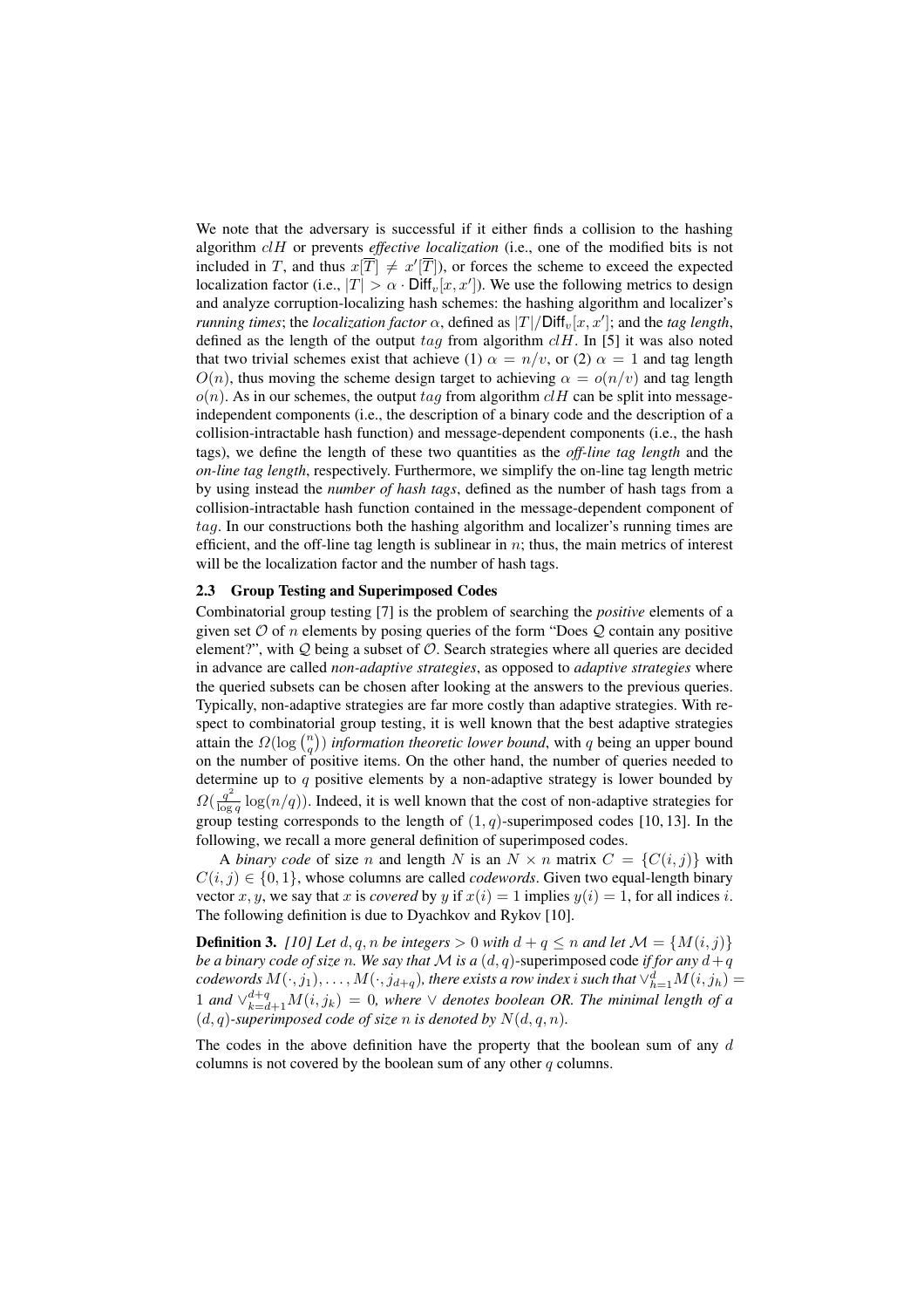For  $d = 1$ ,  $(d, q)$ -superimposed codes correspond to classical superimposed codes [13], or equivalently to cover free families [11].

The following asymptotic lower and upper bounds [3, 10] on the minimum length  $N(d, q, n)$  of a  $(d, q)$ -superimposed code of size n hold:

$$
N(d,q,n) = O\left(\frac{q^2}{d}\log\frac{n}{q}\right); \qquad N(d,q,n) = \begin{cases} \Omega\left(\frac{q^2}{d\log q}\log\frac{n}{q}\right) & \text{if } q \geq 2d, \\ \Omega(q\log\frac{n}{d}) & \text{if } q < 2d. \end{cases}
$$

The best constructions for  $(d, q)$ -superimposed codes achieve the above upper bound with the constant hidden in the big-O notation being smaller than three. We refer the interested readers to [8] for an account on the theory of superimposed codes.

#### 3 Using Group Testing to Perform Corruption Localization

The basic idea of corruption-localizing hash schemes is to define a collection  $\mathcal L$  of segment lists of the original string x in such a way that the output set T (recall that T is a superset of the indices corresponding to corrupted bits) is determined by comparing the hash tag of each segment list in  $\mathcal L$  with the hash tag of the corresponding segment list of  $x'$ , each hash tag being produced using a collision-intractable hash function. Notice that if the hash tag of a segment list of x is equal to the hash tag of the corresponding segment list of  $x'$  then no segment in the segment list has been corrupted (unless collisions were found in the collision-intractable hash function), whereas if those two tags are different then at least one segment in the segment list has been corrupted.

Testing whether a collision-resistant hash function maps two segment lists to the same tag corresponds to posing a YES/NO query of the form "Does the tested segment list contain at least one corrupted segment?" thus implying that the problem of determining the corrupted segments in  $x'$  by a corruption-localizing hash scheme can be regarded as a particular instance of the group testing problem.

The authors of [5] pointed out that strategies for group testing cannot be used to solve our problem in that those strategies search for atomic elements, whereas we are interested in searching segments that may have lengths that are potentially  $> 1$  and different among each other. One approach to overcome this objection is to focus on corrupted bits rather than corrupted segments. Hence, we state our problem as that of searching for corrupted bits given that these bits occur in at most  $v$  segments each of which has length at most  $\beta$ . Having rephrased the problem in these terms, one has to cope with a more specific version of combinatorial group testing where some additional information is known on how positive elements are distributed. Notice that, in order to retrieve the original message from its corrupted version, one has to precompute the hash tag for each segment list of x that belongs to  $\mathcal{L}$ . In group testing this corresponds to the situation where each query must be decided beforehand without looking at the responses to the previous queries; in other words, a non-adaptive search strategy is needed. The best constructions for  $(1, q)$ -superimposed codes imply an  $O(q^2 \log(n/q))$ upper bound on the cost of non adaptive group testing strategies that search for up to q positive elements. Therefore, determining the exact location of all corrupted bits by a non-adaptive strategy for classical group testing would cost  $O((v\beta)^2 \log(n/(v\beta)))$ . While this fact alone suffices to obtain a corruption-localizing hash scheme, the bound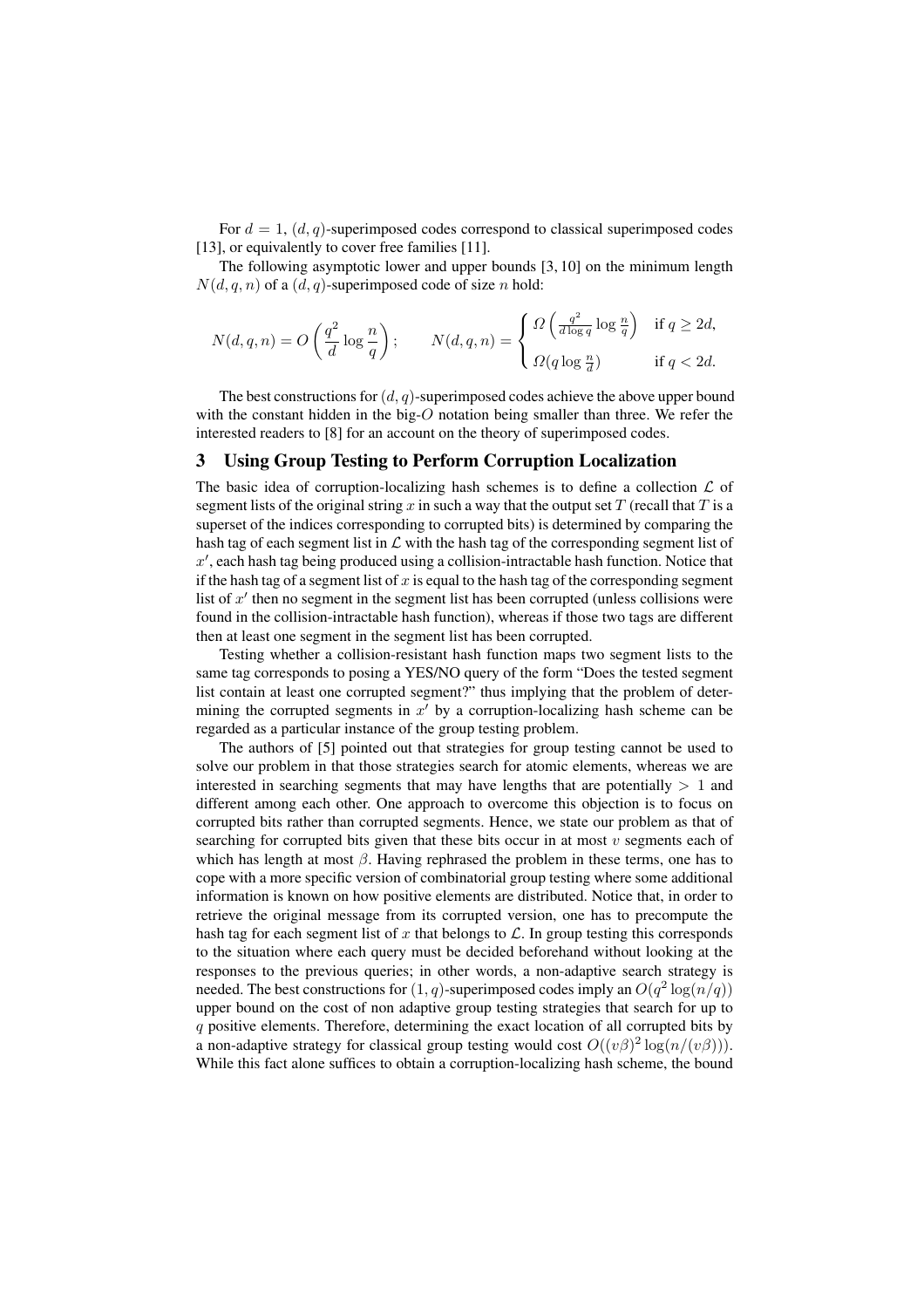obtained on the tag length is not satisfactory as it can be linear or super-linear in  $n$ whenever  $\beta = \Omega(\sqrt{n})$ . (Note that in general  $\beta = O(n)$  and that our goal was to obtain a corruption-localizing hash scheme with tag length smaller than  $o(n)$ ; e.g. polylogarithmic in n.) Alternatively, one might use a  $(d, v\beta)$ -superimposed code to obtain a superset of all corrupted bits that contains less than  $d$  bits incorrectly classified as corrupted, thus obtaining a localization factor smaller than or equal to  $1+(d-1)/p$ , where  $p < v\beta$  is the *unknown* exact number of corrupted bits. Since p might be as small as 1 then the localization factor might be as large as  $d$ . This localizing strategy would cost  $O(((v\beta)^2/d) \log(n/(v\beta)))$ , thus achieving a constant localization factor at the same cost incurred by the algorithm that exactly determines all corrupted bits. To improve on the above bound on the tag length, we have to specifically target corruption localization (as opposed to search) and exploit the additional information that corrupted bits occur in segments of length at most  $\beta$ . In Sections 5 and 6 we propose two non-trivial uses of superimposed codes that achieve desirable combinations of efficiency and localization properties.

# 4 Localizing Codes

In this section we recall the definition of localizing codes [2]. Such codes are used in conjunction with collision-intractable hashing to obtain corruption-localizing hash schemes. Localizing codes are formally defined as binary codes for which there exists an efficient algorithm that, given the output of a matrix product between the code matrix and a corruption vector, returns a superset of the corrupted bits, that is larger by a bounded factor. We use matrix product in the 2-value Boolean algebra; that is, the semiring  $({0, 1}, \vee, \wedge)$ , where matrix product is then a sequence of  $\vee$ 's (i.e., boolean ORs) of  $\wedge$ 's (i.e., boolean ANDs). The weight of a binary vector e, defined as the number of nonzero vector components, is denoted as  $w(e)$ .

**Definition 4.** Let  $M = \{M(i, j)\}$  be a binary code of size n and length N. We say *that* M *is a*  $(\beta, v, \alpha)$ -localizing code *if there exists an efficient algorithm*  $L_M$  *such that for any*  $(\beta, v)$ -corruption vector  $e$ , given as input the matrix product  $M \cdot e$ ,  $L_M$  *returns a vector* u *such that* u *covers*  $e$  *and*  $w(u) = \alpha$  Diff<sub>v</sub>[0<sup>n</sup>, e].

Corruption Localization from Localizing Codes. The following result [2] shows that any localizing code can be used to construct a corruption-localizing hash scheme from a family of collision-intractable hash functions.

**Theorem 1.** *Let*  $\mathcal{H} = \{H_{\lambda}\}_{\lambda \in \mathcal{N}}$  *be a family of hash functions, and let*  $\mathcal{M} = \{M(i, j)\}$ *be a binary code of size n and length N. If*  $H$  *is*  $(t, \epsilon)$ *-collision-intractable and M is a*  $(\beta, v, \alpha)$ -localizing code, then there exists a hash scheme  $HS_{\mathcal{M}} = (clH_{\mathcal{M}}, Loc_{\mathcal{M}})$ *that is*  $(t', \epsilon', \beta, v, \alpha')$ -corruption-localizing, where  $\epsilon' = \epsilon$ ,  $t' = t + O(t_n(H) \cdot N)$ . *Moreover,*  $HS_{\mathcal{M}}$  *has localization factor*  $\alpha' = \alpha$ *, number of hash tags*  $O(N)$ *, and runtime complexity*  $O(t_n(H) \cdot N)$ .

A sketch of the construction of the scheme  $HS_{\mathcal{M}}$  is as follows. The hashing algorithm  $clH_{\mathcal{M}}$  runs N times function  $H_{\lambda}$ , where, for  $i = 1, \ldots, N$ , the *i*-th execution of  $H_{\lambda}$ takes as input the concatenation of all file entries  $x[j]$  such that  $M(i, j) = 1$ , for all  $j =$  $1, \ldots, n$ , and returns the obtained hash tag. The localizing algorithm  $Loc_{\mathcal{M}}$  starts by repeating the same computation by running  $H_{\lambda}$  on the corrupted file  $x'$ , and generates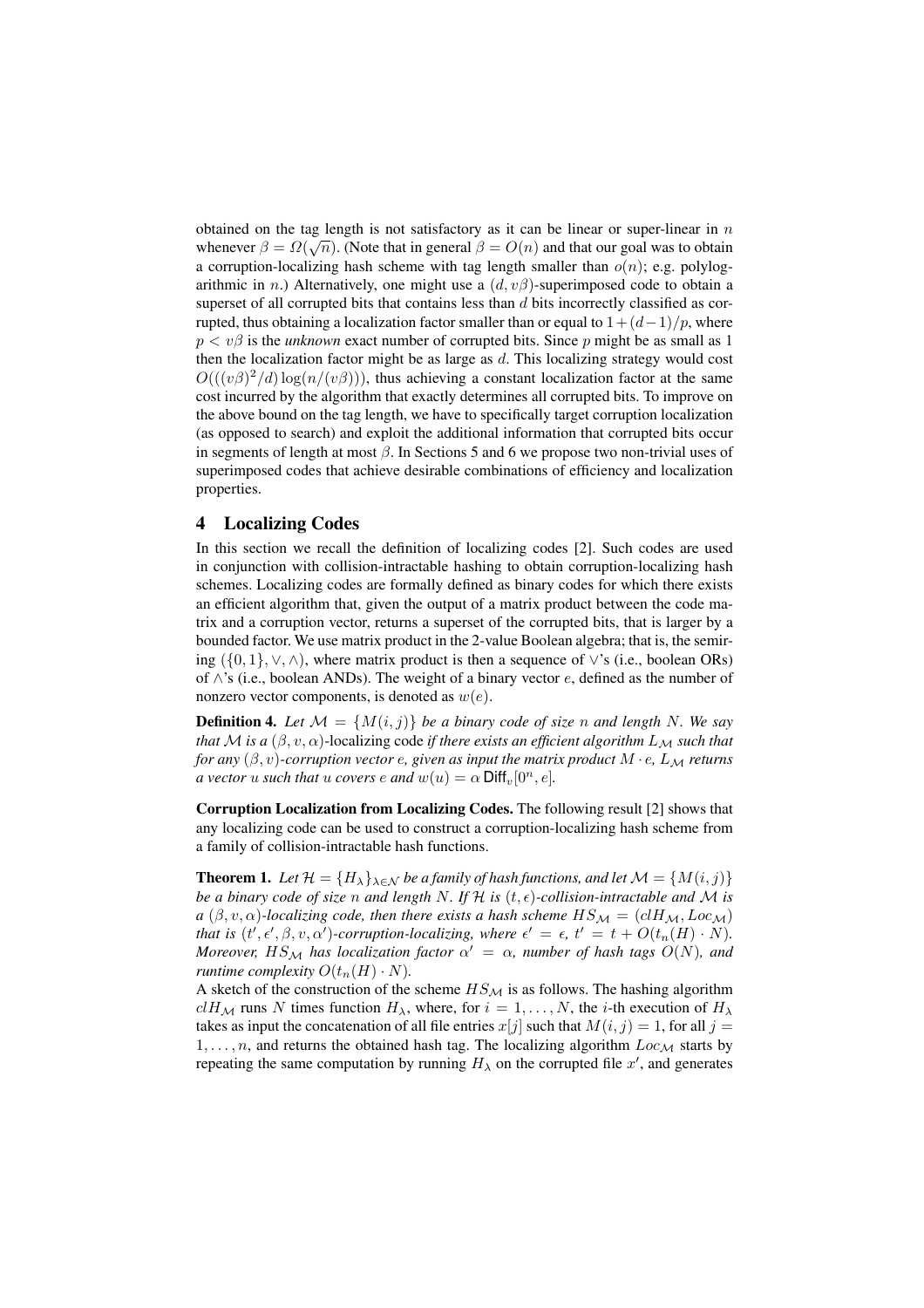an N-bit vector **z** such that  $z[i]=1$  if and only if the hash tag computed on the *i*-th execution of  $H_{\lambda}$  on x' is different from the one returned by  $clH_{\mathcal{M}}$  as the tag computed by the *i*-the execution of  $H_{\lambda}$  on x. Finally,  $Loc_{\mathcal{M}}$  runs the algorithm  $L_{\mathcal{M}}$  on vector z to obtain vector  $u$ , and outputs this vector. The main observation in the proof of Theorem 1 is that, either collisions are found in  $H_{\lambda}$  or the vector z can be shown to be equal to the matrix product between matrix M of the localizing code M and the  $(\beta, v)$ -corruption vector  $e$ , and therefore the localization property of  $L_M$  implies an analogue localization property for  $Loc_{\mathcal{M}}$ .

Theorem 1 unifies previous results (in particular, a result in [6] can be restated as a  $(\beta, 1, O(1))$ -localizing code, and a result in [5] can be re-stated as a  $(\beta, v, O(v^3))$ localizing code) and simplifies the problem of constructing efficient corruption-localizing hash schemes to the problem of constructing efficient localizing codes.

To make the paper self-contained, we report the proof of Thorem 1 in Appendix.

#### 4.1 Using Superimposed Codes to Construct Localizing Codes

In Section 3 we discussed the relationship between group testing and corruption localization. In that section we pointed out that achieving constant localization factor by a trivial application of group testing would cost  $O((v\beta)^2 \log n)$  in terms of number of tags, which is not satisfactory as it is at least linear in n whenever  $v\beta = \Omega(\sqrt{n/\log n})$ . We observed that, to improve on the latter bound on the tag length, we have to specifically target corruption localization (as opposed to search) and exploit the additional information that corrupted bits occur in segments of length at most  $\beta$ . In the next two sections we propose two non-trivial uses of superimposed codes to construct localizing codes with desirable combinations of efficiency and localization properties.

Towards this goal, a crucial idea is to group the bits of  $x$  and those of its corrupted version x' into consecutive segments of a fixed number  $h \leq \beta$  of bits and to search among these segments for those containing one or more corrupted bits. If the corrupted bits occur in at most a certain number  $q$  of these segments, then a group testing strategy for up to q positive elements can be used to compute a solution of size rh, where  $r \leq q$  is the number of segments returned by the algorithm. Accordingly, we use a superimposed of size  $\lceil n/h \rceil$ , whose columns are associated with segments of length h. The main difficulty consists in choosing the integer  $h$  so that the corrupted bits can be confined into up to a certain number q of segments of length  $h$ , and at the same time it is possible to prove that the total size of these segments is not too far from  $\text{Diff}_v[x,x']$ . Notice that the upper bound  $\beta$  on the length of the largest corrupted segment might be very loose and not indicative of the real length of corrupted segments.

# 5 A First Scheme

In this section we present a localizing code that results in a localizing-corruption hash scheme that can be instantiated to achieve a localization factor *arbitrarily close* to β and storage and time complexity  $O(v^2 \log(n/(\beta v)))$ . This localizing code is used in Section 6 as a building block to design an improved localizing code with localization factor *arbitrarily close* to 1, and storage and time complexity proportional to  $O(v(\log v) \log n + v(\log \beta) \log(n/v))$ , for any number of corruptions and any corruption length.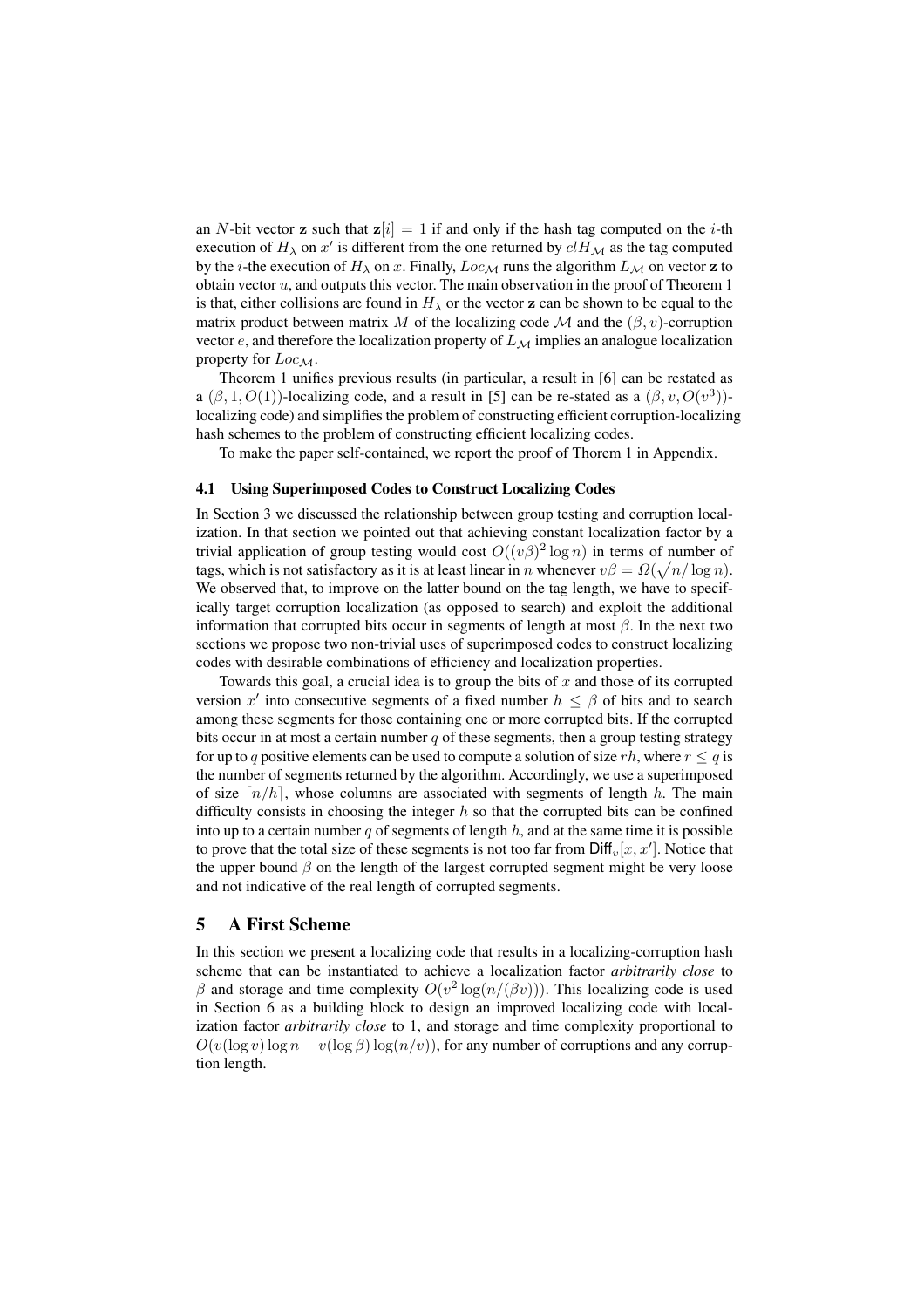An informal discussion. Intuitively, we partition the input message  $x$  into consecutive segments of length h, for some  $h \leq \beta$ , (with the eventual exception of the rightmost segment that might have smaller length). We search among these segments for those containing one or more corrupted bits. Accordingly, we start with a binary code  $C$  of size  $\lceil n/h \rceil$ , whose columns are associated with these segments. This code is then expanded into a binary code  $D$  of size n by replicating each row entry h times, so that the resulting code essentially operates over bits directly. As already observed in the previous section, it is crucial to choose the integer  $h$  so that the corruptions can be confined into up to a certain number of segments of length  $h$ , and at the same time the total size of these segments is not too far from  $\text{Diff}_{v}[x, x']$ . Towards this goal, a first difficulty is that the lengths of corruptions, although known to be at most  $\beta$ , can actually vary widely between 1 and  $\beta$ . We deal with this difficulty by adding a parameter  $b \leq \beta$  to the code, which intuitively denotes a close upper bound on the maximum length of all  $v$ corruptions. Accordingly, the input message  $x$  is partitioned into segments of some length  $h \leq b$ . In the following, we set  $h = \lfloor b/\ell \rfloor$ , for some  $\ell \geq 1$ .

The code D and its properties. Let  $C = \{C(i, j)\}\$ be a binary code of size  $\lceil n/h \rceil$ , with  $h = \lfloor b/\ell \rfloor$  for some positive integer  $b \le \beta$  and an arbitrary constant  $\ell \ge 1$ , and let N denote the length of C. We define the binary code  $\mathcal{D} = \{D(i, j)\}\$  of size n and length N, as the code returned by the following procedure.

- 1. For  $i = 1, ..., N$ ,
- 2. for  $j = 1, ..., [n/h]$ ,<br>3. let  $s_i^b$  denote the int
- 3. let  $s_j^b$  denote the interval  $[h(j-1), \min\{hj-1, n-1\}];$
- 4. for all  $j'$  in interval  $s_j^b$ ,
- 5. set  $D(i, j') = C(i, j)$ .
- 6. Return:  $\mathcal{D} = \{D(i, j)\}.$

Code  $D$  satisfies the following theorem.

**Theorem 2.** Let b, n,  $\beta$ , v be given positive integers such that  $v \le n$  and  $2 \le b \le \beta \le \beta$ *n*, and let C be a binary code of size  $\lceil n/\lceil b/\ell \rceil \rceil$ , for some constant  $\ell \geq 1$ . If C is a  $(d, (\ell + 1)v)$ *-superimposed code, for an arbitrary positive integer*  $d \leq n - (\ell + 1)v$ *, then D is a*  $(b, v, \alpha)$ *-localizing binary code of size n, with*  $\alpha \leq (d + \ell) \lceil b/\ell \rceil$ *. Moreover, the output vector* u *has weight*  $w(u) \leq [b/\ell]((\ell+1)v + d - 1)$ *.* 

*Proof.* We formally describe an algorithm  $L<sub>D</sub>$  that localizes up to v corruptions from the  $(\beta, v)$ -corruption vector e, and satisfies the stated bound on the localization factor  $\alpha$ . Let  $S_1, \ldots, S_v$  be v intervals of length  $\leq \beta$  that achieve  $\text{Diff}_v[x, x']$ . In fact, we prove the stronger inequality  $\alpha \leq [b/\ell]((\ell+1) + (d-1)/p)$ , where  $p \leq v$  is the unknown number of non-empty corrupted segments; that is, p is the number of intervals  $S_r \neq \emptyset$ .

We define the locator algorithm  $L_{\mathcal{D}}$  so that, on input the matrix product z between the code  $D$ 's matrix and a corruption vector  $e$ , it returns a set of input indices associated with z according to a natural vector coverage notion. Then, we prove that  $D$  and  $L_D$ satisfy the definition of localizing codes with  $\alpha \leq \frac{b}{\ell} \frac{(\ell + 1) + (d - 1)}{p}$ . One important step in proving this fact consists of using the property of superimposed codes to limit the weight of the vector returned by  $L_{\mathcal{D}}$ . As in the definition of code  $\mathcal{D}$ , we denote by  $h = \lfloor b/\ell \rfloor$  the length of the segments that the input message is partitioned into.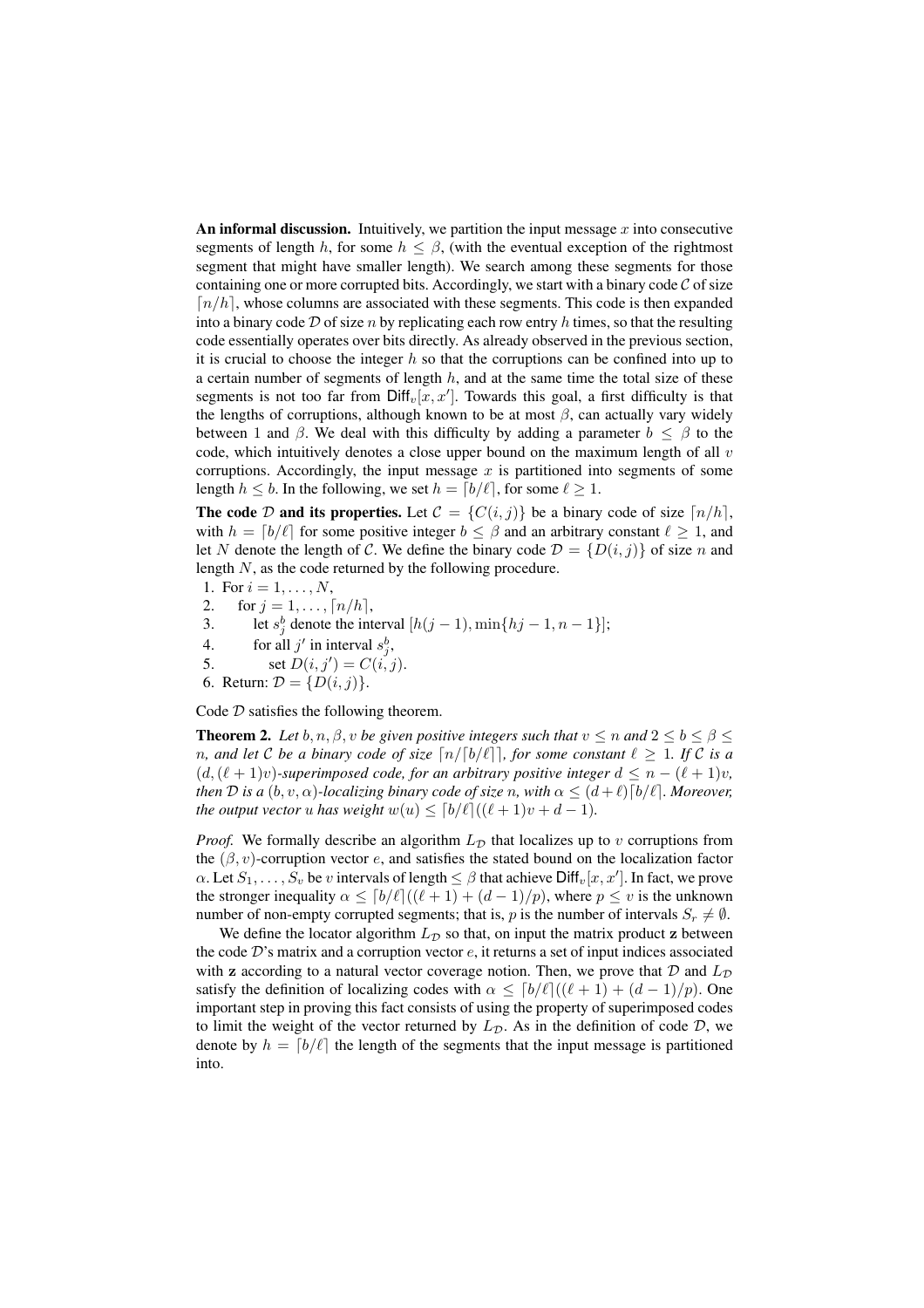*The algorithm*  $L_{\mathcal{D}}$ . On input the response vector  $z = D \cdot e$ , algorithm  $L_{\mathcal{D}}$  goes as follows:

- 1. set  $u = 0^n$
- 2. for  $j = 1, ..., [n/h]$ ,<br>3. let  $s_i^b$  denote the int
- 3. let  $s_j^b$  denote the interval  $[h(j-1), \min\{hj-1, n-1\}]$ ;
- 4. if column  $C(\cdot, j)$  is covered by z then<br>5. set  $u[j'] = 1$  for all  $j' \in s^b$ .
- 5. set  $u[j'] = 1$  for all  $j' \in s_j^b$

6. return:  $u$ 

We now prove that for any  $(b, v)$ -corruption vector  $e$ , it holds that  $w(u) \leq \alpha$  Diff<sub>v</sub> $[0^n, e]$ for  $\alpha \leq b + b/\ell + (d - 1)b/(\ell p)$ . In the following, we say that an interval  $s_j^b \in$  $\{s_1^b, \ldots, s_{\lceil n/h \rceil}^b\}$  is *corrupted* if it intersects one or more  $S_r$ 's.

First we show that the returned vector  $u$  has nonzero elements in correspondence of  $\leq (\ell+1)p+d-1$  intervals from  $\{s_1^b, \ldots, s_{\lceil n/h \rceil}^b\}$ , and consequently  $w(u) \leq ((\ell+1)p+1$  $d-1$ )h. To see this, observe that each  $S_r$  has size  $\leq b$ , and thus each  $S_r$  intersects at most  $\ell+1$  adjacent intervals among  $s_1^b, \ldots, s_{\lceil n/h \rceil}^b$ . Since there are p intervals  $S_r$ 's such that  $S_r \neq \emptyset$ , then there are at most  $(\ell + 1)p$  corrupted intervals in  $\{s_1^b, \ldots, s_{\lceil n/h \rceil}^b\}$ . Let  $s_{j_1}^b, \ldots, s_{j_m}^b$ , for some  $m \leq (\ell+1)p$ , be the corrupted intervals in  $\{s_1^b, \ldots, s_{\lfloor n/h \rfloor}^b\}$ . The response vector z is the bitwise OR of columns  $C(\cdot, j_1), \ldots, C(\cdot, j_m)$ . By definition of  $(d,(\ell + 1)v)$ -superimposed code, one has that, for any d column indices  $h_1,\ldots,h_d \notin \{j_1,\ldots,j_m\}$ , the bitwise OR of columns  $C(\cdot,h_1),\ldots,C(\cdot,h_d)$  is not covered by z, and consequently, there might be at most  $d - 1$  columns, in addition to  $C(\cdot, j_1), \ldots, C(\cdot, j_m)$ , that are covered by **z**. Let  $C(\cdot, r_1), \ldots, C(\cdot, r_g)$ , for some  $g < d$ , denote these columns. One has that  $u[j'] = 0$  if  $j' \in s_j^b$  with  $j \notin \{j_1, \ldots, j_m, r_1, \ldots, r_g\}$ , and  $u[j'] = 1$  if  $j' \in s_j^b$  with  $j \in \{j_1, ..., j_m, r_1, ..., r_g\}$ .

Observe that  $\text{Diff}_v[0^n, e]$  might be as small as p since each non-empty interval  $S_r$ might consist of a single bit. Hence,  $\alpha = w(u)/\text{Diff}_v[0^n, e] = (m + g)h/\text{Diff}_v[x, x'] \le$  $((\ell + 1)p + d - 1) [b/\ell]$ . Since  $p \ge 1$ , then  $\alpha \le (d + \ell) [b/\ell]$ .

The next corollary follows from Theorems 1 and 2.

**Corollary 1.** Let  $b, n, \beta, v$  be given positive integers such that  $v \leq n$  and  $2 \leq b \leq \beta \leq v$ *n*, and let  $N = N(d, (\ell+1)v, \lceil n\ell/b \rceil)$ , for an arbitrary constant  $\ell \geq 1$  and an arbitrary *positive integer*  $d \leq n - (\ell + 1)v$ . If  $\mathcal{H} = \{H_{\lambda}\}_{\lambda \in \mathcal{N}}$  *is a*  $(t, \epsilon)$ *-collision-intractable fam*ily of hash functions, then there exists a  $(t', \epsilon', b, v)$ -corruption-localizing hash scheme with  $\epsilon' = \epsilon$ ,  $t' = t + O(t_n(H) \cdot N)$ , localization factor  $\alpha \leq (d+\ell) \lceil b/\ell \rceil$ , and number *of tags*  $O(N)$ *.* 

We minimize the localization factor by setting  $d = 1$ , and apply the upper bound on  $N(1, (\ell + 1)v, \lceil n\ell/b \rceil)$  so as to obtain a hash scheme with localization factor  $(1 +$  $\ell$ ).[b/ $\ell$ ] (*constant* in v) and number of tags  $O(v^2 \log(n/(bv)))$ (sublinear when  $v =$  $o(\sqrt{n/\log n})$ , where the hidden constant is smaller than  $3(\ell+1)^2$ .

# 6 A Localizing Code with Arbitrarily Small Localization Factor

In this section we present a localization code  $\mathcal E$  that, when plugged into Theorem 1, results in a corruption-localizing hash scheme with localization factor arbitrarily close to 1, for any number of corruptions and any corruption length.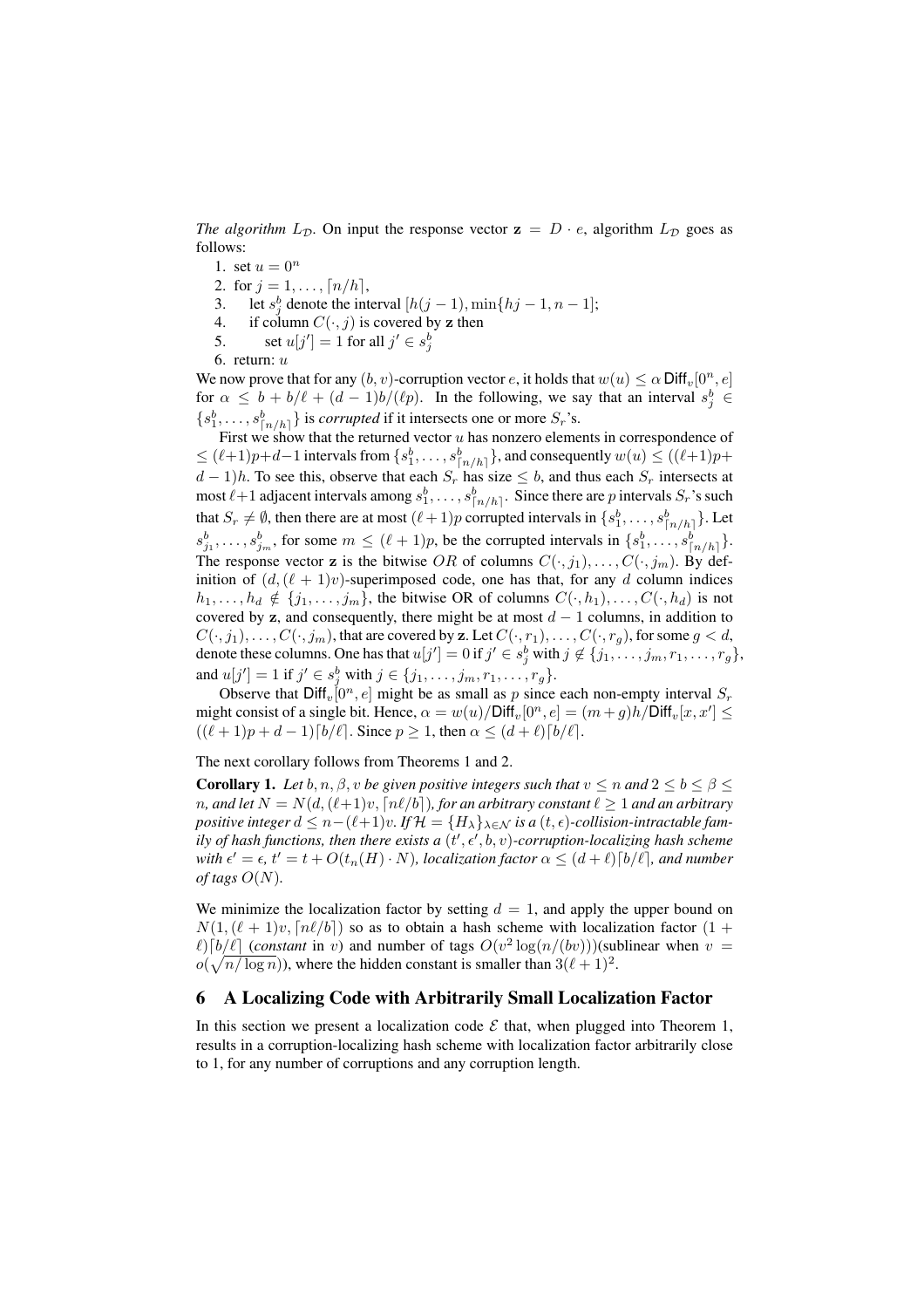An informal description. The basic idea behind our construction is that we need to learn a good estimate b of the length of the largest corrupted segment. As already observed, this parameter highly affects the efficiency and localization capabilities of localizing codes. With respect to the scheme in Section 5, we observe that if  $b$  is chosen too large then upper bound  $(d + \ell) [b/\ell]$  on the localization factor achieved by the scheme is also large. On the other hand, if the chosen value is too small then the number of corrupted segments might be larger than the parameter  $q = (\ell + 1)v$  of the superimposed code  $\mathcal{C}$ , and consequently, the number of columns of  $\mathcal{C}$  covered by the response vector might be much larger than  $(\ell + 1)v$ , in which case  $w(u)$  would be very large as well. In order to learn a good estimate of the length of the largest corrupted segment, we apply the scheme of Section 5 with decreasing values of b, ranging from  $\beta$  to 1.

We construct the localizing code  $\mathcal E$  and the related localizing algorithm  $L_{\mathcal E}$  as follows. Let  $q > 1$  and  $\ell \geq 1$  be arbitrarily chosen constants. For  $k = 0, \ldots, \lceil \log_{a} \beta \rceil$ , we denote by  $\mathcal{C}_k$  a binary code of size  $\lceil n/h_k \rceil$ , where  $\beta_k = \lceil \beta/q^k \rceil$  and  $h_k = \lceil \beta_k/\ell \rceil$ . Code  $\mathcal{C}_k$  is expanded into a binary code  $\mathcal{D}_k$  by replicating each row entry  $h_k$  times. Notice that code  $\mathcal{D}_k$  corresponds to code  $\mathcal D$  of Section 5 with the parameter b set equal to  $\beta_k$ . Intuitively,  $\mathcal{D}_k$  obtains a good localization factor if the maximum length of a corrupted segment ranges in the interval  $(\lceil \beta / q^{k+1} \rceil, \lceil \beta / q^k \rceil)$ .

Given codes  $\mathcal{C}_k$  and  $\mathcal{D}_k$ , we construct a localizing algorithm  $L_k$  as in the proof of Theorem 2, and use that theorem to conclude that the *n*-bit vector  $u_k$  returned by  $L_k$  satisfies the following properties: (a)  $u_k$  covers the  $(\beta, v)$ -corruption vector e, and (b) if all corrupted segments have length  $\leq \beta_k = \lceil \beta / q^k \rceil$  then  $w(u_k) \leq$  $\left[\beta_k\ell^{-1}\right]((\ell+1)v + \left[v\ell/c\right] + d - 1)$ . The idea of our localizing algorithm  $L_{\mathcal{E}}$  is to run algorithms  $L_0, \ldots, L_f$ , where  $f = \min\{k \in \{1, \ldots, \lceil \log_a \beta \rceil\} : w(u_k) >$  $\left[\beta_f \ell^{-1}\right]((\ell+1)v + \left[v\ell/c\right] + d - 1)$ . A crucial difficulty consists in proving that, by stopping at  $k = f$ , the algorithm  $L_{\mathcal{E}}$  achieves the desired localization factor. It is also possible that the localizing algorithm never finds such an  $f$ , in which case it is not possible to prove that one of vector  $u_k$ 's attains the desired localization factor. In order to achieve the desired localization factor, we exploit the fact that, in this case, the total number of corrupted bits is at most  $w(u_{\lceil \log \beta \rceil}) \leq \ell^{-1}((\ell+1)v + \lceil v\ell/c \rceil + d - 1)$ , and consequently, it is convenient to localize all corruptions by a group testing strategy that directly searches for the single corrupted bits, rather than searching for corrupted intervals of some maximum length. Observe that a trivial use of non-adaptive group testing would allow to exactly detect the corrupted bits but would incur an overhead of  $O((v + d)^2 \log(n/(v + d)))$ . Alternatively, if we knew a good estimate of the exact number of corrupted bits then we would be able to build a localizing code with a small localization factor. Hence, we need to guess a good estimate of the number of corrupted bits and, to this aim, we add a parameter  $v_r$  to the localizing code, which intuitively denotes a close upper bound on the number of corrupted bits. We set  $v_0 = (\ell + 1)v + [v\ell/c] + d - 1$ , that is  $v_0$  is the known upper bound on the number of corrupted bits, and  $v_r = \lfloor v_0/m^r \rfloor$  for an arbitrary constant  $m > 1$ . Notice that, for some integer  $r \in [0, \lfloor \log_m v_0 \rfloor], v_r$  is a close upper bound on the exact number of corrupted bits. For  $r = 0, \ldots, \lfloor \log_m v_0 \rfloor$ , we denote by  $\mathcal{G}_r$  a localizing code that localizes up to  $v_r$  corrupted bits. The code  $\mathcal E$  is obtained by concatenating the rows of codes  $\mathcal D_k$ 's and  $\mathcal{G}_r$ 's.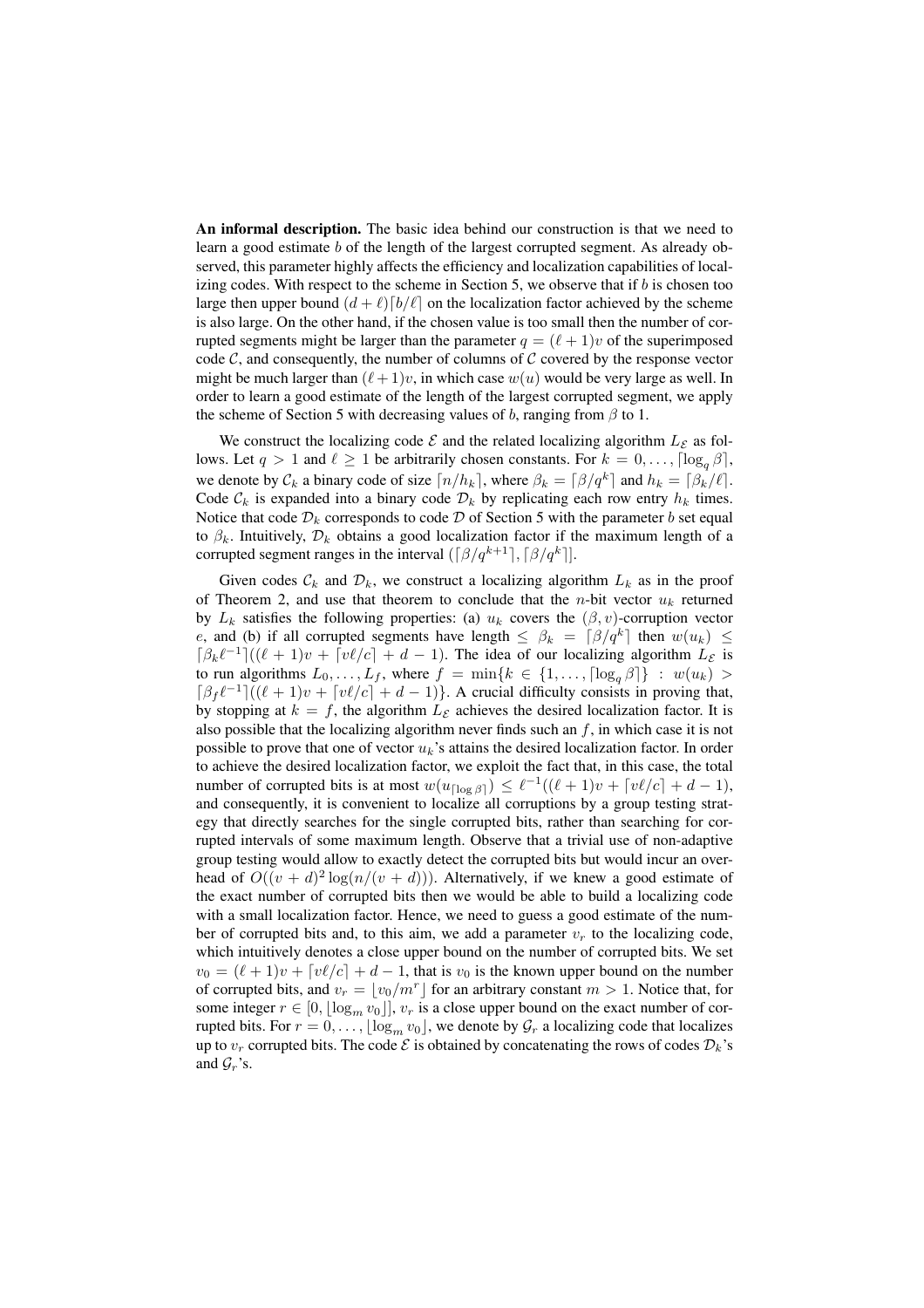*The code*  $\mathcal E$  *and its properties.* Let  $c > 0$ ,  $\ell \geq 1$ ,  $q > 1$ ,  $m > 1$  be arbitrarily chosen constants. For  $k = 0, \ldots, \lceil \log_q \beta \rceil$ , let  $\beta_k = \lceil \beta / q^k \rceil$  and  $h_k = \lceil \beta_k / \ell \rceil$ , and let  $\mathcal{C}_k$ be a binary code of size  $\lceil n/h_k \rceil$  whose length is denoted by  $N_k$ . Moreover, for  $r =$  $0, \ldots, \lfloor \log_m((\ell+1)v + \lceil v\ell/c \rceil + d - 1) \rfloor$ , let  $\mathcal{G}_r$  denote a binary code of size n whose length is denoted by  $\hat{N}_r$ . Code  $\mathcal E$  is formally defined as follows:

1. Set  $h = 0$ 2. For  $k = 0, ..., \lceil \log_q \beta \rceil$ ,<br>3. for  $i = 1, ..., N_k$ , for  $i = 1, \ldots, N_k$ , 4. for  $j = 1, ..., \lceil n/\beta_k \rceil$ ,<br>5. let  $s_i^{\beta_k}$  denote the int 5. let  $s_j^{\beta_k}$  denote the interval  $\left[\beta_k \ell^{-1}\right](j-1), \min\{\left[\beta_k \ell^{-1}\right](j-1, n-1)\}\right]$ , 6. for all  $j'$  in interval  $s_j^{\beta_k}$ , 7. set  $D_k(i, j') = C_k(i, j)$  and  $E(h + i, j') = D_k(i, j')$ 8. set  $h = h + N_k$ 9. For  $r = \lfloor \log_m((\ell + 1)v + \lceil v\ell/c \rceil + d - 1) \rfloor, ..., 0,$ <br>10. for  $i = 1, ..., \hat{N}_r$ , for  $i = 1, \ldots, \hat{N}_r$ , 11. for  $j = 1, ..., n$ , 12. set  $E(h + i, j) = G_r(i, j)$ <br>13.  $h = h + \hat{N}_r$ .  $h = h + \hat{N}_r.$ 14. Return:  $\mathcal{E} = \{E(i, j)\}.$ 

If codes  $\mathcal{C}_k$ 's are  $(d, (\ell + 1)v + \lceil v\ell/c \rceil)$ -superimposed codes of size  $\lceil n/h_k \rceil$  for an arbitrary  $d \leq n - (\ell + 1)v - [v\ell/c]$ , and codes  $\mathcal{G}_r$ 's are  $([v_r/c'], v_r)$ -superimposed codes of size n, with  $v_r = \lfloor ((\ell + 1)v + \lceil v\ell/c \rceil + d - 1)/m^r \rfloor$  and  $c' \ge 1$  being an arbitrary constant, then it is possible to prove that code  $\mathcal E$  achieves localization factor  $\alpha \leq \max\{q(1+c+c/\ell+c(d-1)/(v\ell)), m+m/c'\}$ . The number of tags of the related scheme is the sum of the lengths of  $C_0, \ldots, C_{\lceil \log \beta \rceil}, \mathcal{G}_0, \ldots, \mathcal{G}_{\lceil \log_m((\ell+1)v + \lceil v\ell/c \rceil + d-1)\rceil}.$ This leads to the main results of the paper .

**Theorem 3.** Let  $n, \beta, v$  be given positive integers such that  $\beta \leq n$  and  $v \leq n$ , and let  $c > 0, c' \geq 1, \ell \geq 1, m > 1, q > 1$  *be arbitrarily chosen constants. Moreover, let*  $N = \sum_{k=0}^{\lfloor \log_q \beta \rfloor} N(d, (\ell+1)v + \lceil v\ell/c \rceil, \lceil n/\lceil \beta_k/\ell \rceil \rceil) + \sum_{r=0}^{\lfloor \log_m v_0 \rfloor} N(\lfloor v_r/c' \rfloor, v_r, n),$ *with*  $\beta_k = \left[\beta/q^k\right]$ ,  $v_r = \left[\left((\ell+1)v + \left[\frac{v\ell}{c}\right] + d - 1\right)/m^r\right]$ , and with  $d \leq n - 1$  $(\ell + 1)v - [v/c]$  *being an arbitrary positive integer. If*  $\mathcal{H} = \{H_{\lambda}\}_{\lambda \in \mathcal{N}}$  *is a*  $(t, \epsilon)$  $collision$  -intractable family of hash functions then there exists a  $(t',\epsilon',\beta,v)$  -corruption*localizing hash scheme, with*  $\epsilon' = \epsilon$ ,  $t' = t + O(t_n(H) \cdot N)$ *, localization factor*  $\alpha \leq$  $\max\{q(1+c+c/\ell+c(d-1)/(v\ell)), m+m/c'\}$  and number of tags  $O(N)$ .

Observe that the upper bound on the minimum length of  $(d, q)$ -superimposed codes implies that the minimum length of a  $(d,(\ell + 1)v + [v/c])$ -superimposed code of size  $\lceil n/\lceil \beta_k/\ell \rceil \rceil$  is  $O((v^2/d) \log(nq^k/(\beta v)))$ , where the hidden constant is smaller than  $3(\ell + 1)^2$ . Moreover, by the same bound, the minimum length of a  $(\lfloor v_r/c' \rfloor, v_r)$ superimposed code of size n is  $O(v_r \log(n/v_r))$ , where the hidden constant is smaller than  $3c'$ . These bounds imply that the number of hash tags of the scheme of Theorem 3 is upper bounded by  $O((v+d)\log n + (v^2/d)(\log \beta) \log(n/v))$ , with the hidden constant being  $<$  max $\{3(\ell+1)^2/\log q, 3c'(\ell+1+\ell/c)/\log m\}.$ 

When setting  $d = v$  in Theorem 3, the scheme achieves localization factor  $\alpha$  <  $\max\{q(1+c+2c/\ell), m+m/c'\}$  and number of tags  $O(v \log n + v \log \beta \log(n/v))$ . Therefore, we have that the following result holds.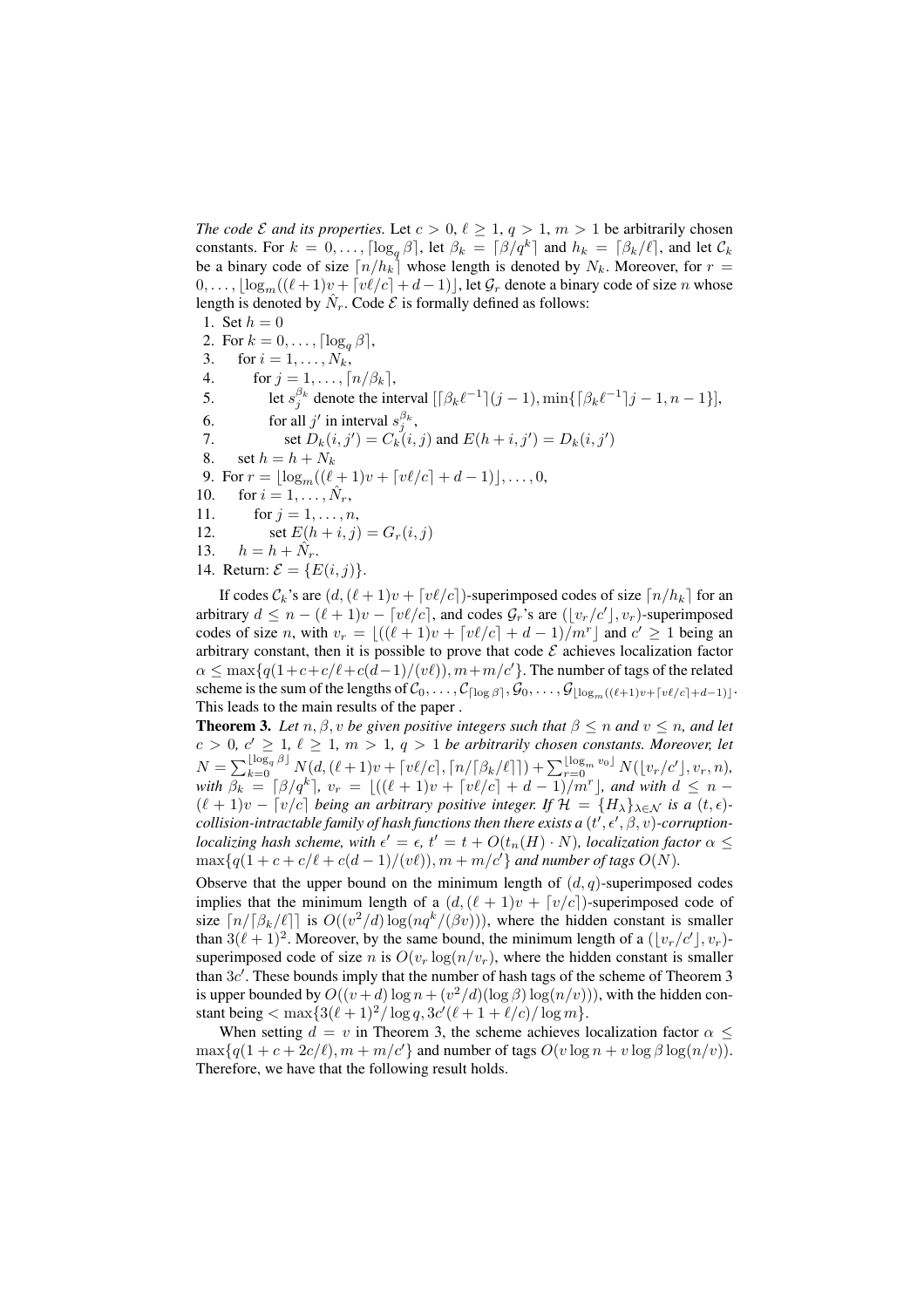**Corollary 2.** Let  $n, \beta, v$  be given positive integers such that  $\beta \leq n$  and  $v \leq n$ . *There exists a corruption-localizing hash scheme with number of tags*  $O(v \log n +$  $v \log \beta \log(n/v)$  *and localization factor*  $\alpha \leq \max\{q(1+c+2c/\ell), m+m/c'\}$ *, where*  $m > 1, q > 1, c > 0$  and  $c' \geq 1$  are arbitrary constants.

We remark that the constant  $c > 0$ ,  $c' \ge 1$ ,  $\ell \ge 1$ ,  $m > 1$  and  $q > 1$  can be chosen arbitrarily so as to obtain a localization factor arbitrarily close to 1.

**Proof of Theorem 3.** We formally describe an algorithm  $L_{\mathcal{E}}$  that localizes up to v corruptions. We denote by e the  $(\beta, v)$ -corruption vector that transforms x into x'. For  $k = 0, \ldots, \lceil \log_a \beta \rceil$ ,  $\mathcal{C}_k$  and  $\mathcal{D}_k$  are the binary codes used to define the first rows of code  $\mathcal{E}$ , and  $L_k$  denotes the algorithm obtained by replacing C with  $\mathcal{C}_k$  and D with  $\mathcal{D}_k$ in the algorithm  $L_{\mathcal{D}}$  described in Section 4. Moreover, for  $r = 0, \ldots, \lfloor \log_m((\ell+1)v + \ell) \rfloor$  $\lceil v\ell/c \rceil + d - 1 \rceil, \mathcal{G}_r$  is the binary code used to define the last rows of code  $\mathcal{E}.$ 

*The algorithm*  $L_{\mathcal{E}}$ . On input the response vector  $z = \mathcal{E} \cdot e$ ,  $L_{\mathcal{E}}$  does the following:

1. Set  $u_k = 0^n$ , for  $k = 0, \ldots, \lceil \log_q \beta \rceil$ . 2. For  $k = 0, ..., \lceil \log_q \beta \rceil$ ,<br>3. set  $u_k$  = the vector ret set  $u_k$  = the vector returned by  $L_k$ , 4. if  $w(u_k) > [\beta_k \ell^{-1}]((\ell+1)v + \lceil v\ell/c \rceil + d - 1),$ <br>5. then return:  $u = u_{k-1}$ , 5. then return:  $u = u_{k-1}$ ,<br>6. set  $k = k+1$ . set  $k = k + 1$ . 7. Set  $\hat{u}_r = 0^n$ , for  $r = 0, \ldots, \lfloor \log_m((\ell+1)v + \lceil v\ell/c \rceil + d - 1) \rfloor$ . 8. For  $r = \lfloor \log_m((\ell + 1)v + \lceil v\ell/c \rceil + d - 1) \rfloor, \ldots, 0,$ <br>9. for  $i = 1, \ldots, n$ . for  $j = 1, \ldots, n$ , 10. if column  $G_r(\cdot, j)$  is covered by z<br>11. then set  $\hat{u}_r[j] = 1$ then set  $\hat{u}_r[j]=1$ 12. if  $w(\hat{u}_r) < v_r + \lfloor v_r/c' \rfloor$ 13. then return:  $u = \hat{u}_r$ <br>14. set  $r = r - 1$ . set  $r = r - 1$ .

It is immediate to see that the vector u returned by  $L_{\mathcal{E}}$  covers the corruption vector e. To prove Theorem 3, we need to show that, by an appropriate choice of codes  $\mathcal{C}_k$ 's and  $G_r$ 's, the vector u achieves the claimed upper bound on  $\alpha$ . The proof of Theorem 3 relies on the following two lemmas.

**Lemma 1.** *Let*  $n, \beta, v$  *be given positive integers such that*  $\beta \leq n$  *and*  $v \leq n$ *, and let*  $c > 0$ ,  $\ell \geq 1$ ,  $q > 1$  *be arbitrarily chosen constants. For*  $k = 0, \ldots, \lceil \log_{a} \beta \rceil$ , *let*  $\beta_k = \left[\beta/q^k\right]$ , and let  $\mathcal{C}_k$  *be a*  $(d, (\ell + 1)v + \left[v\ell/c\right])$ *-superimposed code of size*  $\lceil n/\lceil \beta_k/\ell \rceil \rceil$ , where  $d \leq n - (\ell + 1)v - \lceil v\ell/c \rceil$  *is an arbitrary positive integer. If algorithm*  $L_{\mathcal{E}}$  *terminates at line* 5, *then it achieves localization factor*  $\alpha < q(1 + c +$  $c/\ell + c(d-1)/(v\ell)).$ 

*Proof.* For the sake of simplicity, we will assume that  $v\ell/c$  is an integer (the more general case being proved similarly).

Algorithm  $L_{\mathcal{E}}$  terminates at line 5 if and only if there is an integer  $k \in [0, \lceil \log_{q} \beta \rceil]$ such that  $w(u_k) > \left[\beta_k \ell^{-1}\right]((\ell+1)v + v\ell/c + d-1)$ . In this case algorithm  $L_{\mathcal{E}}$  returns the vector  $u_{f-1}$ , where  $f = \min\{k \in \{1, ..., \lceil \log_q \beta \rceil\} : w(u_k) > \lceil \beta_f \ell^{-1} \rceil ((\ell +$  $1)v + v\ell/c + d - 1$ }. Let  $S_1, \ldots, S_v$  be v intervals that achieve  $\text{Diff}_v[x, x']$ . Theorem 2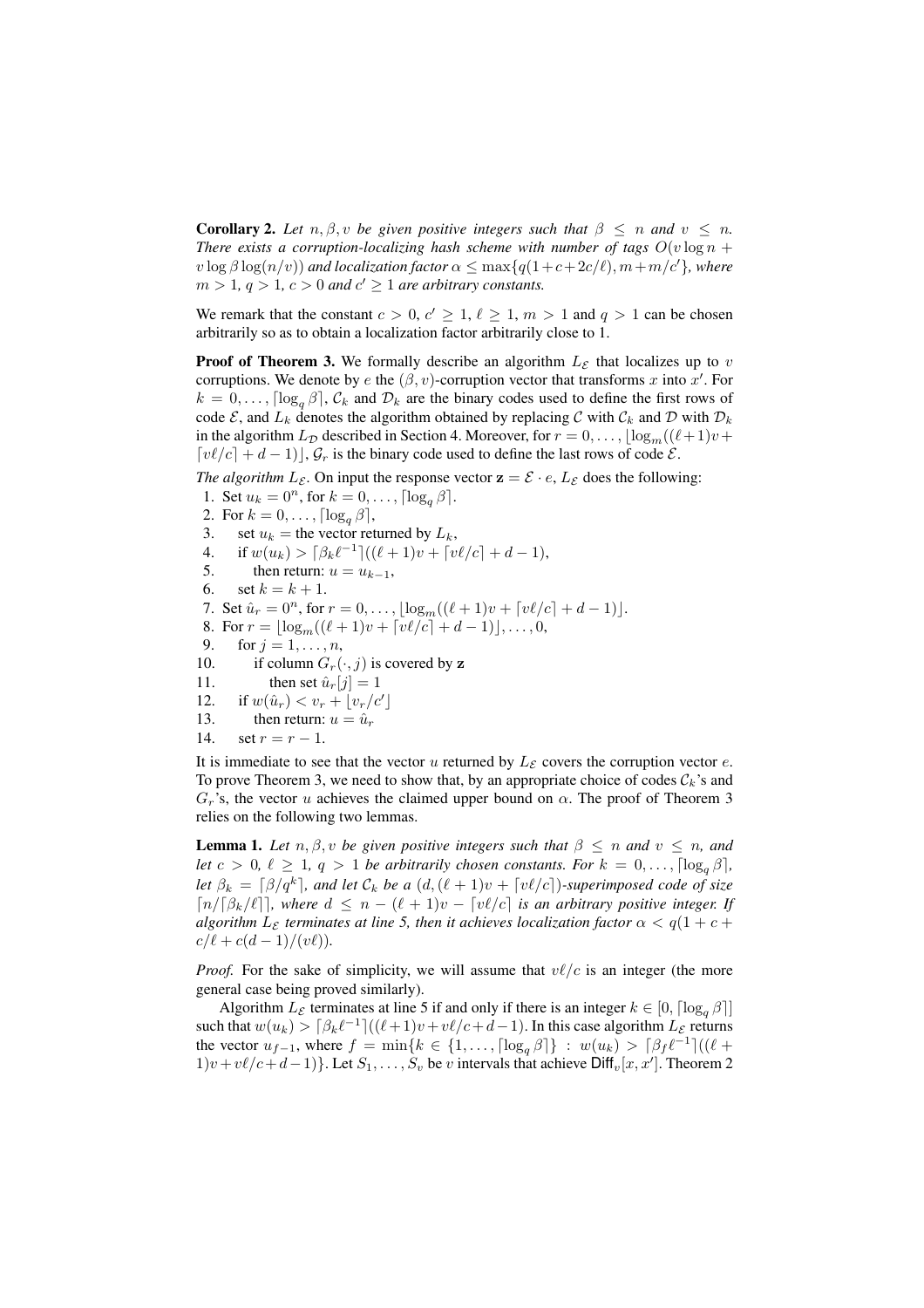implies that there exists an  $h \in \{0, \ldots, n-1\}$  such that  $|S_h| > \beta_f = \lceil \beta q^{-f} \rceil$ . Indeed, any  $(d,(\ell+1)v + v\ell/c)$ -superimposed code is also a  $(d,(\ell+1)v)$ -superimposed code and consequently  $C_f$  satisfies the hypothesis of Theorem 2. By that theorem, one has that if  $|S_r| \leq \beta_f$ , for all  $r = 1, \ldots, v$ , then  $w(u_f) \leq \lceil \beta_f \ell^{-1} \rceil ((\ell + 1)v + d - 1)$ . Since we have chosen f as the smallest integer such that  $w(u_f) > \frac{\beta_f \ell^{-1}}{(\ell+1)v+v\ell/c}$ +  $d-1$ ) then at least one of  $S_1, \ldots, S_v$  should have cardinality larger than  $\beta_f$ .

Now we show that  $Diff_v[x, x'] > \beta q^{-f}v/c$ . Let us assume by contradiction that  $Diff_v[x, x'] \leq \beta q^{-f}v/c$  and let us consider the partition of  $[0, n-1]$  into the intervals  $s_1^{\beta_f}, \ldots, s_{\lceil n/\lceil \beta_f/\ell \rceil}^{\beta_f}$  of length  $\lceil \beta_f/\ell \rceil$  (with the eventual exception of the rightmost interval that might have smaller length). For  $r = 1, \ldots, v$ , we denote by  $I_r^{\beta_f}$  the set of (consecutive) corrupted intervals  $s_j^{\beta_f}$ 's that intersect  $S_r$ . Notice that for some  $r < v$ ,  $I_r^{\beta_f}$  and  $I_{r+1}^{\beta_f}$  might intersect since the rightmost corrupted interval in  $I_r^{\beta_f}$  might be the leftmost in  $I_{r+1}^{\beta_f}$ . Let  $I_{h_1}^{\beta_f}, \ldots, I_{h_g}^{\beta_f}$ , for some  $g \le v$ , denote those sets among  $I_1^{\beta_f}, \ldots, I_v^{\beta_f}$  with cardinality larger than or equal to  $\ell + 2$ . We have that  $\text{Diff}_v[x, x'] =$  $\sum_{r=1}^{v} |S_r| \ge \sum_{j=1}^{g} |S_{h_j}| > \sum_{j=1}^{g} (|I_{h_j}^{\beta_f}|-2) [\beta_f \ell^{-1}]$ . Indeed, for  $j=1,\ldots,g, S_{h_j}$ entirely contains all intervals in  $I_{h_j}^{\beta_f}$ , with the eventual exception of the leftmost and rightmost segments that are not taken into account by the summation in the last term of the above inequality. This inequality and the contradiction hypothesis imply that  $\sum_{j=1}^g (|I_{h_j}^{\beta_f}|-2)\lceil \beta_f \ell^{-1}\rceil < \beta_f v/c$  from which it follows that  $\sum_{j=1}^g |I_{h_j}^{\beta_f}| < v\ell/c+2g$ . On the other hand the number of corrupted intervals  $s_j^{\beta_j}$ 's is at most  $\sum_{r=1}^v |I_r^{\beta_j}| \leq$  $\sum_{j=1}^{g} |I_{h_j}^{\beta_f}| + (\ell+1)(v-g)$ , in view of the fact that  $|I_r^{\beta_f}| \leq \ell+1$  for  $r \notin \{h_1, \ldots, h_g\}$ . The last two inequalities imply that the number of corrupted intervals  $s_j^{\beta_f}$ 's is at most  $(\ell + 1)v + v\ell/c$ , and consequently, the response vector  $\mathbf{z}_f = D_f \cdot e$  is the boolean sum of up to  $(\ell + 1)v + v\ell/c$  columns of  $C_f$ . Since  $C_f$  is a  $(d, (\ell + 1)v + v\ell/c)$  superimposed code then the only columns covered by  $z_f$  are those associated with the corrupted intervals plus an additional subset of at most  $d - 1$  columns. It follows that  $w(u_f) \leq \left[\beta_f \ell^{-1}\right]((\ell+1)v + v\ell/c + d - 1)$ , from which we have a contradiction.

We are ready to show that  $w(u_{f-1})/\text{Diff}_v[x, x'] < q(1 + c + c/\ell + c(d-1)/(v\ell)).$ To see this, observe that f is the smallest index such that  $w(u_f) > \lceil \beta_f \ell^{-1} \rceil ((\ell+1)v +$  $v\ell/c+d-1$ ) and consequently it must hold  $w(u_{f-1}) \leq \lceil \beta_{f-1}\ell^{-1}\rceil((\ell+1)v+v\ell/c+1)$ d − 1). On the other hand, we proved that  $Diff_v[x, x'] > \beta q^{-f} v/c$  from which we have that  $w(u_{f-1})$ /Diff<sub>v</sub>[ $x, x'$ ] <  $q(1 + c + c/\ell + c(d-1)/(v\ell))$ . □

**Lemma 2.** Let  $n, \beta, v$  be given positive integers such that  $\beta \leq n$  and  $v \leq n$ , and *let*  $c > 0$ ,  $c' \geq 1$ ,  $\ell \geq 1$ ,  $m > 1$ ,  $q > 1$  *being arbitrarily chosen constants. For*  $k = 0, \ldots, \lceil \log_a \beta \rceil$ , let  $\beta_k$  and  $\mathcal{C}_k$  be defined as in the statement of Lemma 1, and for  $r = 0, \ldots, \lfloor \log_m((\ell+1)v + \lceil v\ell/c \rceil + d-1) \rfloor$ *, let*  $v_r = \lfloor ((\ell+1)v + \lceil v\ell/c \rceil + d-1)/m^r \rfloor$ and  $\mathcal{G}_r$  be a  $(\lfloor v_r/c' \rfloor, v_r)$ -superimposed code of size n. If algorithm  $L_{\mathcal{E}}$  terminates at *line 13, then it achieves localization factor*  $\alpha \le m + m/c'$ *.* 

*Proof.* Algorithm  $L_{\mathcal{E}}$  terminates at line 13 only if  $w(u_k) \leq \lceil \beta_k \ell^{-1} \rceil ((\ell+1)v + v\ell/c +$  $d-1$ ), for all  $k = 0, \ldots, \lceil \log_a \beta \rceil$ . In this case the algorithm outputs the vector  $\hat{u}_g$ , with  $g = \max\{r \in \{0, ..., \lfloor \log_m v_0 \rfloor\} : w(\hat{u}_k) \leq v_r + \lfloor v_r/c' \rfloor\}$ . We will show that  $w(\hat{u}_k)/\text{Diff}_v[x, x'] < m(1 + 1/c')$ . Let  $p \le v$  denote the unknown number of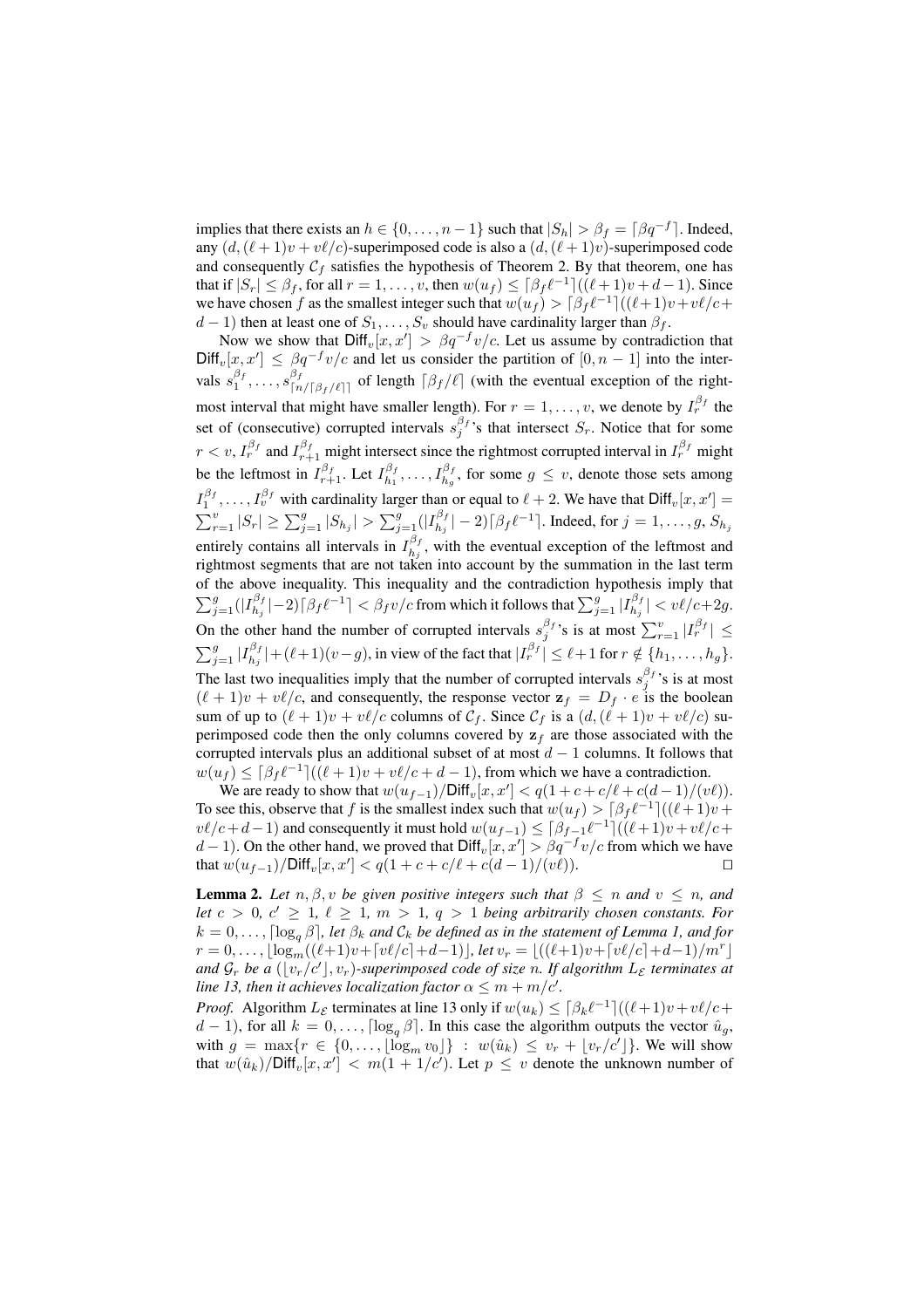corrupted bits. Since  $p \leq w(u_k)$ , for  $k = 0, \ldots, \lceil \log_q \beta \rceil$ , and  $\beta_{\lceil \log_q \beta \rceil} = 1$ , then  $p \leq (\ell + 1)v + v\ell/c + d - 1$ . Let us define  $v_0 = (\ell + 1)v + [v\ell/c] + d - 1$ . We denote by a the integer in  $\{0,\ldots,\lfloor \log_m v_0 \rfloor\}$  such that  $v_0/m^{a+1} < p \le v_0/m^a$ . Let  $G_a(\cdot, j_1), \ldots, G_a(\cdot, j_p)$  be the p columns of  $G_a$  associated with the p corrupted bits. The response vector  $\hat{\mathbf{z}}_a = G_a \cdot e$  is the bitwise OR of columns  $G_a(\cdot, j_1), \ldots, G_a(\cdot, j_p)$ . By definition of  $([v_a/c'], v_a)$ -superimposed code, one has that the bitwise OR of any  $\lceil v_a/c' \rceil$  columns is not covered by the union of up to  $v_a$  other columns. Therefore, for any  $[v_a/c']$  column indices  $h_1, \ldots, h_{[v_a/c']}\notin \{j_1, \ldots, j_p\}$ , the bitwise OR of columns  $G_a(\cdot, h_1), \ldots, G_a(\cdot, h_{\lceil v_a/c'\rceil})$  is not covered by  $\hat{z}$ , and consequently, there might be at most  $[v_a/c'] - 1$  columns, in addition to  $G_a(\cdot, j_1), \ldots, G_a(\cdot, j_p)$ , that are covered by z. This guarantees, that algorithm  $L_{\mathcal{E}}$  will return a vector  $\hat{u} = \hat{u}_g$  (for some  $g \ge a$ ) such that  $w(\hat{u}_g) < v_g + [v_g/c'] \le v_a + [v_a/c']$ , and therefore, the algorithm achieves localization factor  $\alpha = w(u)/\text{Diff}_v[0^n, e] < (v_a + \lfloor v_a/c' \rfloor)/p$ . Since  $p > v_0/m^{a+1} = v_a/m$ , it follows that  $\alpha < (mp + mp/c')/p = m(1 + 1/c')$ .

Lemmas 1 and 2 imply that  $\mathcal{E}$  is a  $(\beta, v, \alpha)$ -localizing code with  $\alpha \leq \max\{q(1+c+\alpha)\}$  $c/\ell + c(d-1)/(v\ell)$ ,  $m+m/c'$ }. Therefore, Theorem 3 is a consequence of Theorem 1 and of the above two lemmas.

# **References**

- 1. I. Damgard, "Collision Free Hash Functions and Public Key Signature Schemes", in *Advances in Cryptology - EUROCRYPT' 87*, pages 203-216, LNCS, Springer-Verlag.
- 2. A. De Bonis, G. Di Crescenzo, "Combinatorial Group Testing for Corruption Localizing Hashing", to appear in *Proceedings of The 17th Annual International Computing and Combinatorics Conference - COCOON'11*, LNCS, Springer Verlag.
- 3. A. De Bonis, L. Gasieniec and U. Vaccaro, "Optimal Two-Stage Algorithms for Group Testing Problems", *SIAM Journal on Computing*, vol. 34, No. 5, pp. 1253-1270, 2005.
- 4. G. Di Crescenzo, R. Ge and G. Arce, "Design and Analysis of DBMAC: an Error-Localizing Message Authentication Code", *Proceedings of IEEE GLOBECOM '04*.
- 5. G. Di Crescenzo, S. Jiang, and R. Safavi-Naini, "Corruption-localizing hashing", *Proceedings of Computer Security - ESORICS 2009*, LNCS 5789, Springer Verlag, 489-504, 2009.
- 6. G. Di Crescenzo and F. Vakil, "Cryptographic hashing for virus localization", *Proceedings of the 2006 ACM CCS Workshop on Rapid Malcode - WORM'06*, 41-48, 2006.
- 7. R. Dorfman, "The detection of defective members of large populations", *Ann. Math. Statist.*, 14, 436–440, 1943.
- 8. D.Z. Du and F.K. Hwang, *Pooling Designs and Nonadaptive Group Testing*, World Scientific, 2006.
- 9. D.Z. Du and F.K. Hwang, *Combinatorial Group Testing and its Applications*, World Scientific, 2000.
- 10. A.G. Dyachkov, V.V. Rykov, "A survey of superimposed code theory", *Problems Control & Inform. Theory*, 12, No. 4, 1–13, 1983.
- 11. P. Erdös, P. Frankl, and Z. Füredi, "Families of finite sets in which no set is covered by the union of *r* others", *Israel J. of Math.*, 51, 75–89, 1985.
- 12. M. Goodrich, M. Atallah, and R. Tamassia, "Indexing information for data forensics", *Applied Cryptography and Network Security Conference (ACNS 2005)*, 206–221, 2005.
- 13. W.H. Kautz and R.R. Singleton, "Nonrandom binary superimposed codes", *IEEE Trans. on Inform. Theory*, 10, 363–377, 1964.
- 14. A. Russell, "Necessary and Sufficient Conditions for Collision-Free Hashing", in *Journal of Cryptology*, vol. 8, n.2, 1995.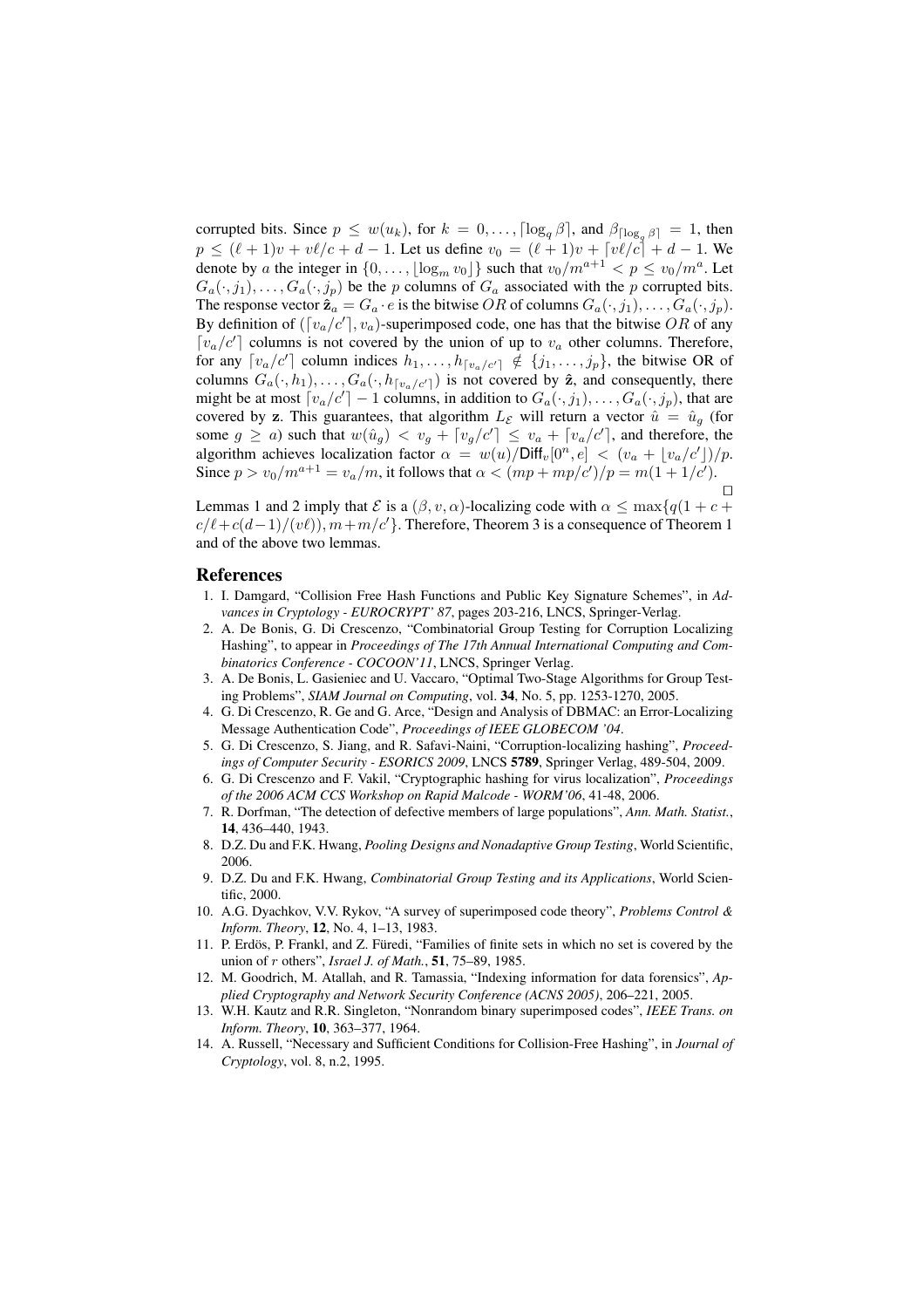# Proof of Theorem 1

We start the proof with a formal description of scheme  $HS_{\mathcal{M}} = (cI H_{\mathcal{M}}, Loc_{\mathcal{M}})$  and then prove the claimed values on localization factor, number of tags and runtime complexity. The formal description of scheme  $HS_{\mathcal{M}}$  can be found in Figure 1 (here, the symbol | denotes string concatenation and  $desc(h_\lambda)$  denotes the description of  $h_\lambda$ ).

```
Algorithm clH_{\mathcal{M}}(x)<br>1. randomly choose
         randomly choose h_{\lambda} from H_{\lambda}2. for i \leftarrow 1 to N<br>3. L_i \leftarrow er
3. L_i \leftarrow \text{empty string}<br>4. for j \leftarrow 1 to n
4. for j \leftarrow 1 to n<br>5. if M(i).
                                    if M(i, j) = 16. then L_i \leftarrow L_i | x[j]<br>7. taq_i \leftarrow h_{\lambda}(L_i)7. tag_i \leftarrow h_{\lambda}(L_i)<br>8. taq \leftarrow (taq_1, \ldots, taq)8. tag \leftarrow (tag_1, \ldots, tag_N, desc(h_\lambda))<br>9. return tag
            9. return tag
Algorithm Loc_{\mathcal{M}}(x',tag)1. for i \leftarrow 1 to N<br>2. L'_i \leftarrow e^{i\theta}2. L'_i \leftarrow \text{empty string}3. for j \leftarrow 1 to n<br>4. if M(i, j)if M(i, j) = 15. then L_i \leftarrow L_i | x[j]<br>6. tag_i' \leftarrow h_{\lambda}(L_i')6. tag_i' \leftarrow h_{\lambda}(L_i')7. if tag_i = tag'_i8. then z(i) \leftarrow 0<br>9. else z(i) \leftarrow 19. else \mathbf{z}(i) \leftarrow 1<br>10. \mathbf{z} \leftarrow (\mathbf{z}(1), \dots, \mathbf{z}(N))10. \mathbf{z} \leftarrow (\mathbf{z}(1), \ldots, \mathbf{z}(N))<br>11. u \leftarrow L_{\mathcal{M}}(\mathbf{z})11. u \leftarrow L_{\mathcal{M}}(\mathbf{z})<br>12. return u
            12. return u
```
Fig. 1: Our corruption localizing hash scheme  $HS_M$ .

We observe that the storage complexity and runtime complexity of  $HS_{\mathcal{M}}$  claimed in the theorem can be checked by inspection, and concentrate on proving the collision intractability and corruption localization property, and, in particular, the values for  $\epsilon', t', \alpha'$  claimed in the theorem. We start the rest of the proof by rewriting the probabilities Prob[ $Succ_1(A; HS_M; \alpha', v) = 1$ ] and Prob[ $Succ_2(A; HS_M; \alpha', v) = 1$ ], and then show that both quantities are smaller than  $\epsilon' = \epsilon$  by proving that (1) an adversary preventing effective localization (i.e., an index of a modified block is not included in u) can be used to violate the collision intractability of family  $H$ ; (2) the adversary cannot force the scheme to exceed the localization factor  $\alpha$  stated in the theorem.

Let Coll(A) be the event defined as follows: "For some  $i \in \{1, ..., N\}$ , it holds that  $L_i \neq L'_i$  and  $h_\lambda(L_i) = h_\lambda(L'_i)$ , where  $L_i, L'_i$  are two segment lists obtained when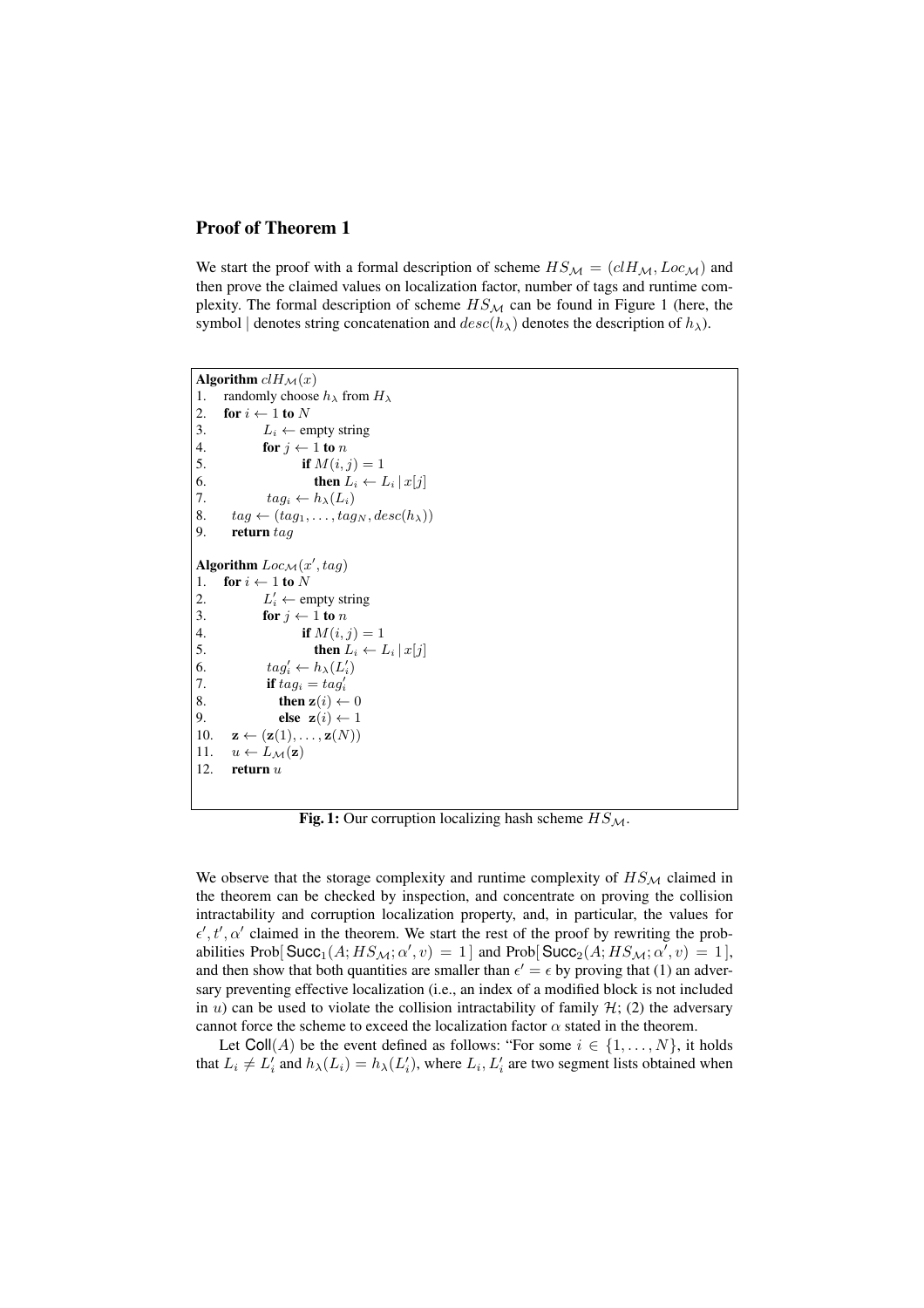running  $CLH_{\mathcal{M}}$  on input  $x, x'$  returned by A, respectively." We can then write

$$
\begin{aligned} \mbox{Prob}[\,\text{Succ}_1(A; HS_{\mathcal{M}}; \alpha', v) = 1\,] &\leq \text{Prob}[\,\text{Coll}(A)\,], \text{and} \\ \mbox{Prob}[\,\text{Succ}_2(A; HS_{\mathcal{M}}; \alpha', v) = 1\,] &\leq \text{Prob}[\,\text{Coll}(A)\,] + \\ &\qquad \qquad \text{Prob}[\,\text{Succ}_2(A; HS_{\mathcal{M}}; \alpha', v) = 1 | \overline{\text{Coll}(A)}\,], \end{aligned}
$$

and then analyze the two probabilities Prob[Coll(A)] and Prob[Succ<sub>2</sub>(A;  $HS_{\mathcal{M}}; \alpha', v$ ) =  $1|\overline{\text{Coll}(A)}|$  via the following two lemmas. The first lemma also proves the value in the theorem for the claimed  $t'$  and one term of the value for the claimed  $\epsilon'$  by computing an upper bound on  $Prob[Coll(A)]$ , as follows.

**Lemma 3.** If the family H of hash functions is  $(t, \epsilon)$ -collision-resistant, then for any *algorithm* A *running in time* t " *, it holds that*

Prob[ $\text{Coll}(A)$ ]  $\leq \epsilon$ ,

where  $t' = t + O(N \cdot t_n(H)).$ 

*Proof.* We use algorithm A to obtain an algorithm  $A'$  such that, if event  $Coll(A)$  happens then A' violates the collision-intractability of H. On input a hash function  $h_{\lambda}$ randomly chosen from  $H_{\lambda}$ , algorithm  $A'$ , runs the following steps:

1. Let  $(x, x') = A(1^{\lambda})$ 2. For  $i = 1, ..., N$ , let  $L_i$  = empty string and  $L'_i$  = empty string; for  $j = 1, \ldots, n$ , if  $M(i, j) = 1$  then let  $L_i = L_i |x[j]$  and  $L'_i = L'_i |x'[j];$ set  $tag_i = h_{\lambda}(L_i)$  and  $tag_i' = h_{\lambda}(L_i')$ ; if  $tag_i = tag'_i$  then return:  $(L_i, L'_i)$ . 3. return: ⊥.

We see that A' obtains A's output and then runs the same steps as A on input x (resp.,  $x'$ ) to obtain strings  $L_i$  (resp.,  $L'_i$ ). Thus, we obtain that  $\epsilon' = \epsilon$  and  $t' = t + O(N \cdot t_n(H)),$ where  $t_n(H)$  is the max running time of any function  $H_\lambda$  on n-block inputs.  $\Box$ 

The second lemma proves the value claimed for  $\alpha'$  and one term for the value claimed for  $\epsilon'$  by proving that when he finds no collisions in  $H_{\lambda}$ , the adversary succeeds with probability 0 for the value of  $\alpha$  stated in the theorem.

**Lemma 4.** *If* M *is a*  $(\beta, v, \alpha)$ *-localizing code and*  $\alpha' = \alpha$ *, for any algorithm A, it holds that*

$$
Prob[Succ2(A; HSM; \alpha', v) = 1|Coll(A)] = 0.
$$

*Proof.* If event Coll(A) does not happen, for all  $i \in \{1, ..., N\}$ , the condition  $L_i \neq L'_i$ implies  $H_{\lambda}(L_i) \neq H_{\lambda}(L'_i)$ , where  $L_i, L'_i$  are two strings obtained when running  $clH_{\lambda}$ on input  $x, x'$  returned by A, respectively. In this case algorithm  $Loc_\mathcal{M}$  does not add any block to the output u in corresponding of any equality  $H_{\lambda}(L_i) = H_{\lambda}(L'_i)$ . This implies that for  $i = 1, ..., w - 1$ , it holds that  $x[j] = x'[j]$  for all  $j$  such that  $u(j) = 0$ .